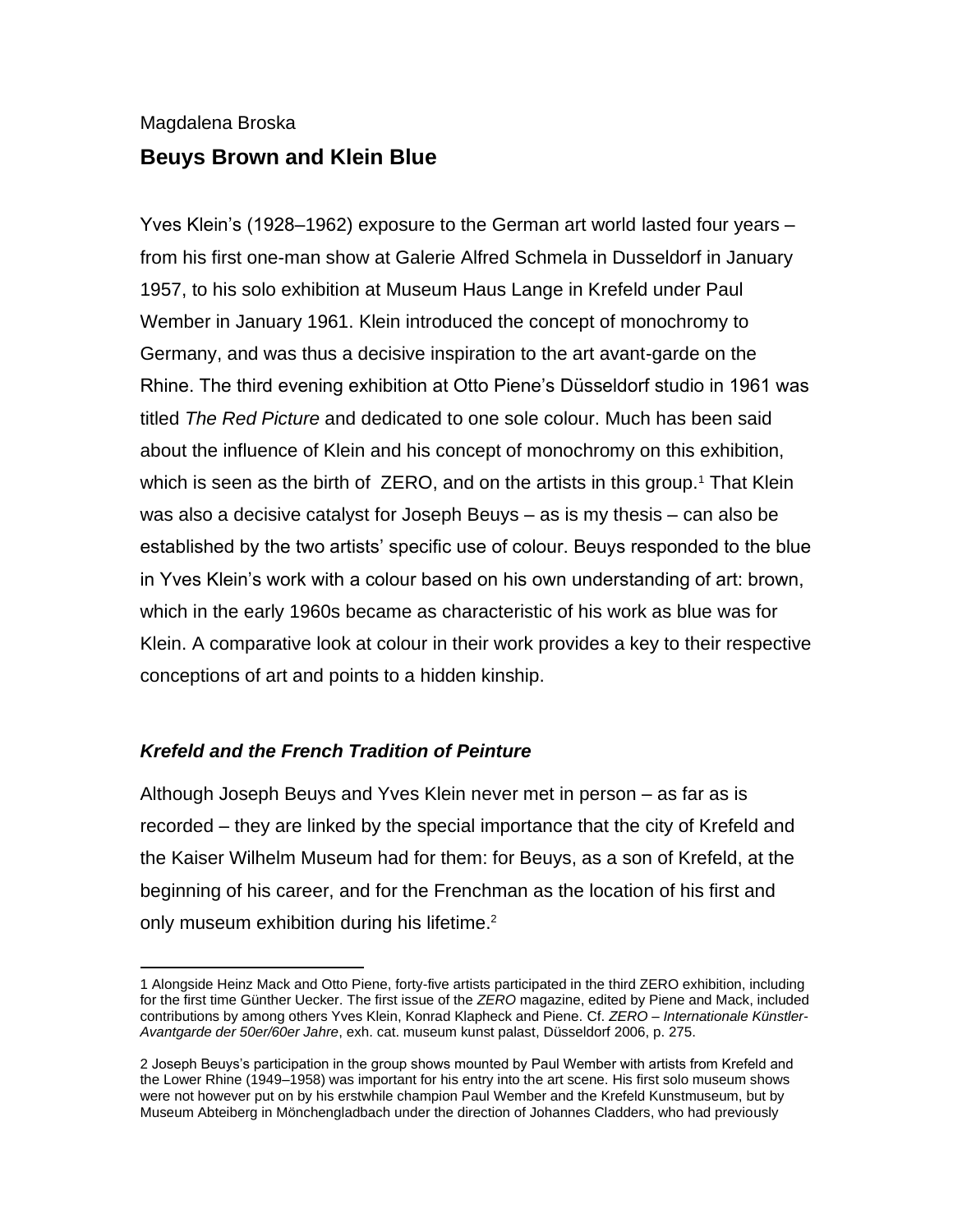The Kaiser Wilhelm Museum had already dedicated a show to colour in 1928. Apart from works by French Impressionists, the Fauves, and the Cubists, it also contained a section on art and science that presented various colour theories. Among the artists whose works were shown were Georges Braque, Robert Delaunay, Juan Gris, Wassily Kandinsky, Claude Monet, Pablo Picasso, and Paul Signac.

In his comprehensive book *Kunst in Krefeld*, Paul Wember, the trail-blazing director of the Krefelder Kunstmuseen from 1947 to 1975, describes the exhibition as one of the most important mounted by his predecessor Max Creutz, who was director from 1922 to 1932.<sup>3</sup> It is clear from Wember's observations that Creutz considered that the French had made the largest contribution to developing what is termed classic Modernism, thus placing himself in line with the main stream of thought in art history. Central to this was the focus on colour, which was regarded as one of the foremost achievements of recent French painting, in particular Impressionism. The lecture series by art historian Max Imdahl at the Ruhr-Universität Bochum on the role of French painting from the seventeenth century to the present gave its name to one of the chief lines of research carried out at the art history institute, which Imdahl directed from the 1960s to the 1980s.<sup>4</sup> Looking at the epochs marked by Le Brun, De Piles, Delacroix, Chevreuil and Delaunay, Imdahl elucidated his thesis of the progressive deconceptualisation ('Entbegrifflichung') of seeing through the world of colour unleashed by the painting. In his view, it was the arrival of scientific, physiological laws of colour, such as the chemist and colour theorist Michel Eugène Chevreuil systematised with his colour wheel in 1839, that led in France

worked for Wember in 1967. The latter acquired from this exhibition the installation *Barraque D'Dull Odde* (1961–1967) for the Helga and Walther Lauffs Collection and the Krefeld museum.

<sup>3</sup> Cf. Paul Wember, *Kunst in Krefeld. Öffentliche und private Kunstsammlungen*, Ostfildern 1982. Max Creutz was director of the Kaiser Wilhelm Museums in Krefeld from 1922 to 1931. Among the artists whose works Creutz exhibited and acquired for the collection in Krefeld were the painters of the Blauer Reiter and the Brücke, and the Rhenish expressionists August and Helmuth Macke, Heinrich Campendonk, Heinrich Nauen, and Wilhelm Lehmbruck. Much that Creutz acquired was confiscated from 1933 onward in the "purges" performed by the Nazi regime.

<sup>4 &</sup>quot;The development of colour in painting [is] a historical event in the genesis of non-representational art […]."Max Imdahl, "Die Rolle der Farbe in der neueren französischen Malerei", in Imdahl, *Reflexion, Theorie, Methode. Gesammelte Schriften*, vol. 3, ed. Gottfried Boehm, Frankfurt am Main 1996, pp. 141–195, here p. 142.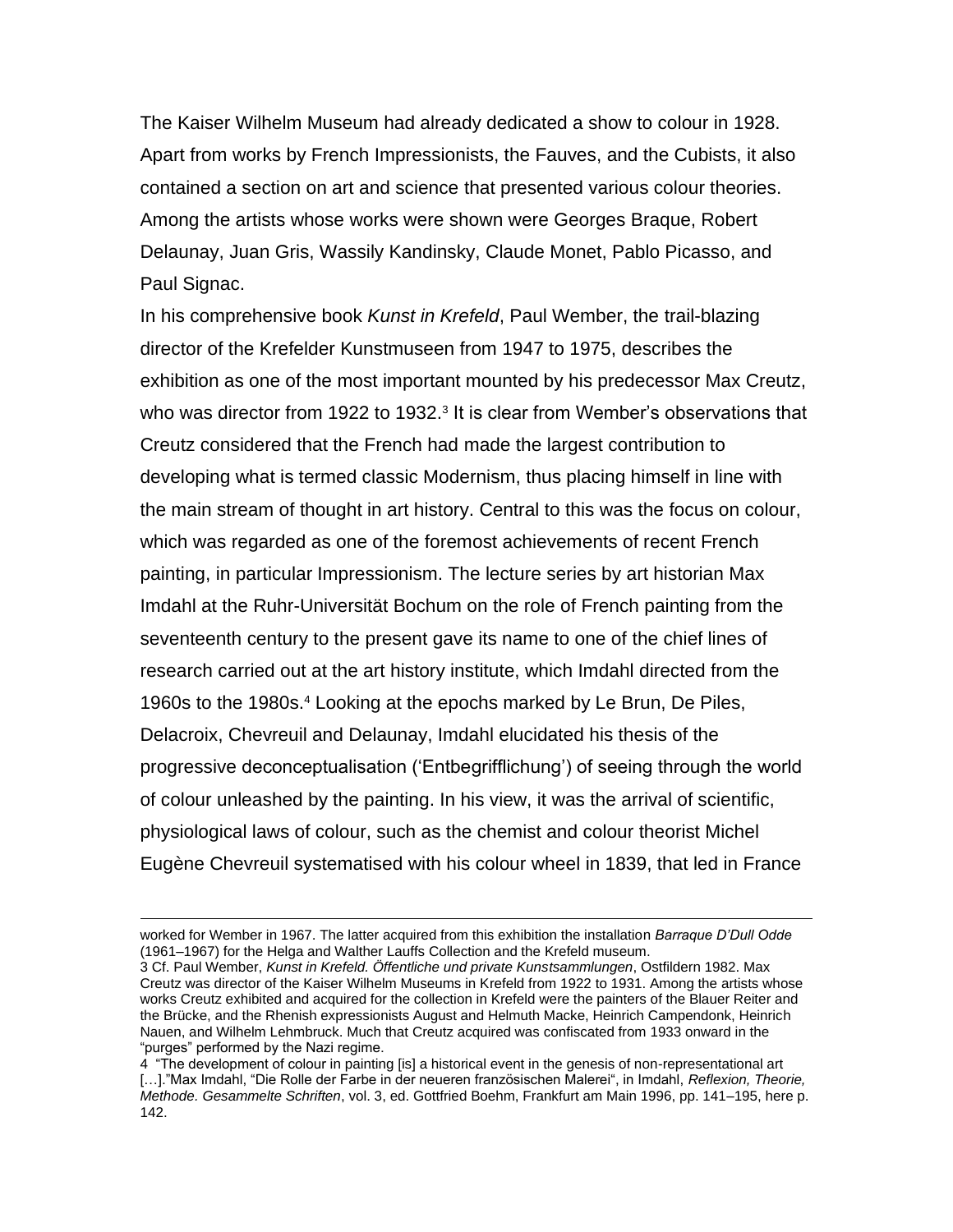to the non-objective art practised by artists like Delaunay. With his abstract *Circular Forms* from 1912, Delaunay produced the first non-objective works in French painting – making colour and light the sole medium of his art. His discovery and use of the possibilities opened up by the simultaneous effect of colours had a great influence on the Blauer Reiter group in Germany, whose painters included the Krefeld artist Heinrich Campendonk and more broadly the Rhenish Expressionists Helmuth Macke and Heinrich Nauen. These artists directed their attention above all to charting the appearance and expressive potential of colour. Campendonk devised the poster for the 1928 exhibition on colour, with a design and a use of blue, red and yellow that was clearly inspired by Delaunay's *Disque simultané*.

The local artists' involvement in the new developments in French painting and the colour discourse fell on fertile soil in Krefeld, prepared by keen collectors who supported the advance of Modernism not only in painting and sculpture, but also architecture. Among them were the silk manufacturers Hermann Lange (1874– 1942) and Josef Esters (1886–1969), who in the 1920s commissioned the architect Mies van der Rohe to build residential buildings for them in the Modernist style. The textile manufacturer Fritz Steinert engaged the architect Hans Poelzig, who designed him a house in the expressionist style (1929–1931). In an article titled "On the Freedom of the Collector", Paul Wember praised the open-mindedness of the private collectors in Krefeld, especially as regard contemporary art, and identified colour and form as a common denominator:

*[…] as a consequence, Krefeld is admired time again for the ascendancy of its contemporary collections. Because in numerical terms, the main thrust of the collections is directed to contemporary art, and for good reason. Krefeld was and is a city of silk, and silk manufacture requires the ability to see in forms and colours. What could have been better for contemporary art!*<sup>5</sup>

<sup>5</sup> Paul Wember, "Von der Freiheit des Sammlers", in *Merian*, vol. IX, issue 2, Krefeld, Hamburg 1956, p. 74f.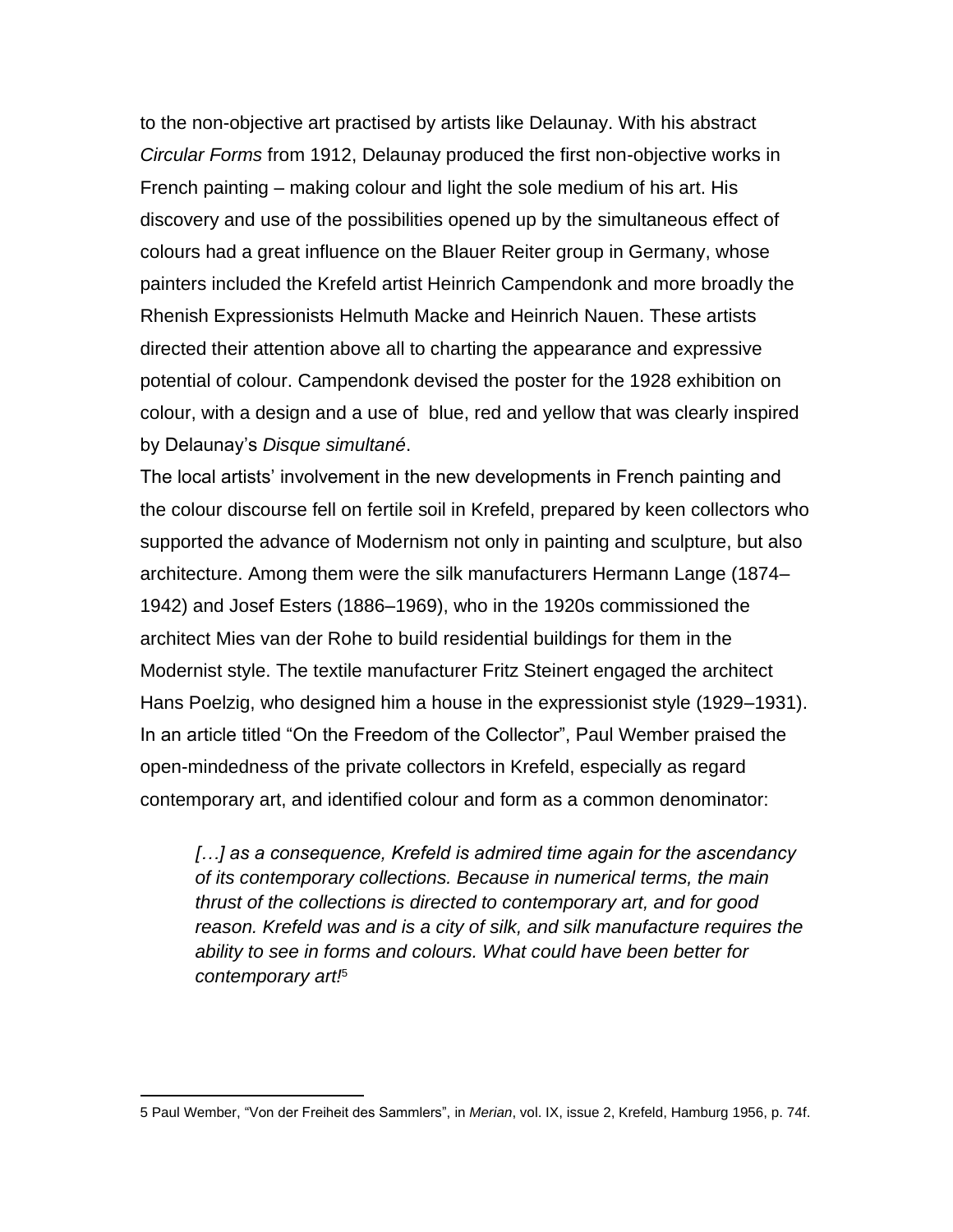## *Yves Klein – The Artist of Pure Colour*

Paul Wember wrote these lines in 1956, shortly after he became acquainted in Galerie Alfred Schmela in Dusseldorf with the work of a French artist who focused on nothing but colour, and who in his first gallery exhibition in Germany showed monochrome works in red, yellow, black, blue and gold on various picture carriers.<sup>6</sup> Through his knowledge of and affinity to French painting, and through the tradition of exhibitions at the Krefeld museum, Wember was perfectly equipped to understand Yves Klein's approach.<sup>7</sup> Klein explained:

*I seek to put the spectator in front of the fact that the color is an individual, a character, a personality. I solicit a receptivity from the observer placed before my works. This permits him to consider everything that effectively surrounds the monochrome painting. Thus he can impregnate himself with color and color impregnates itself in him. Thus, perhaps, he can enter into the world of color.*<sup>8</sup>

In 1959 Wember became the first German museum director to purchase a monochrome blue painting by Yves Klein, followed in 1963 by a monochrome red painting (both from 1957).

## *"For colour and against line and drawing"*

A year before Yves Klein first time realised his concept of pure colour in a monochrome in 1955, and applied with an orange coloured painting for inclusion in the Salon des Réalités in Paris, he already had set down his ideas of monochromy in a small artist's books and a film storyboard. The latter had the telling title *La guerre (de la ligne et de la couleur) ou (vers la proposition monochrome)* [The War (between Line and Colour) or (Towards the Monochrome Proposition)]. According to him, the film presented "a fantastic and utopian view on art history, aiming to show the great, never-ending battle

<sup>6</sup> Yves Klein apparently did so at the wish of Schmela, who hoped they would sell better that way.

<sup>7</sup> Cf. Magdalena Broska, *Paris–Krefeld I, 1947–1964*, Adolf-Luther-Stiftung, Goch 2013.

<sup>8</sup> Yves Klein, cited in Sidra Stich, *Yves Klein*, exh. cat. Museum Ludwig, Cologne, Hayward Gallery, etc., Ostfilden 1994, p. 66.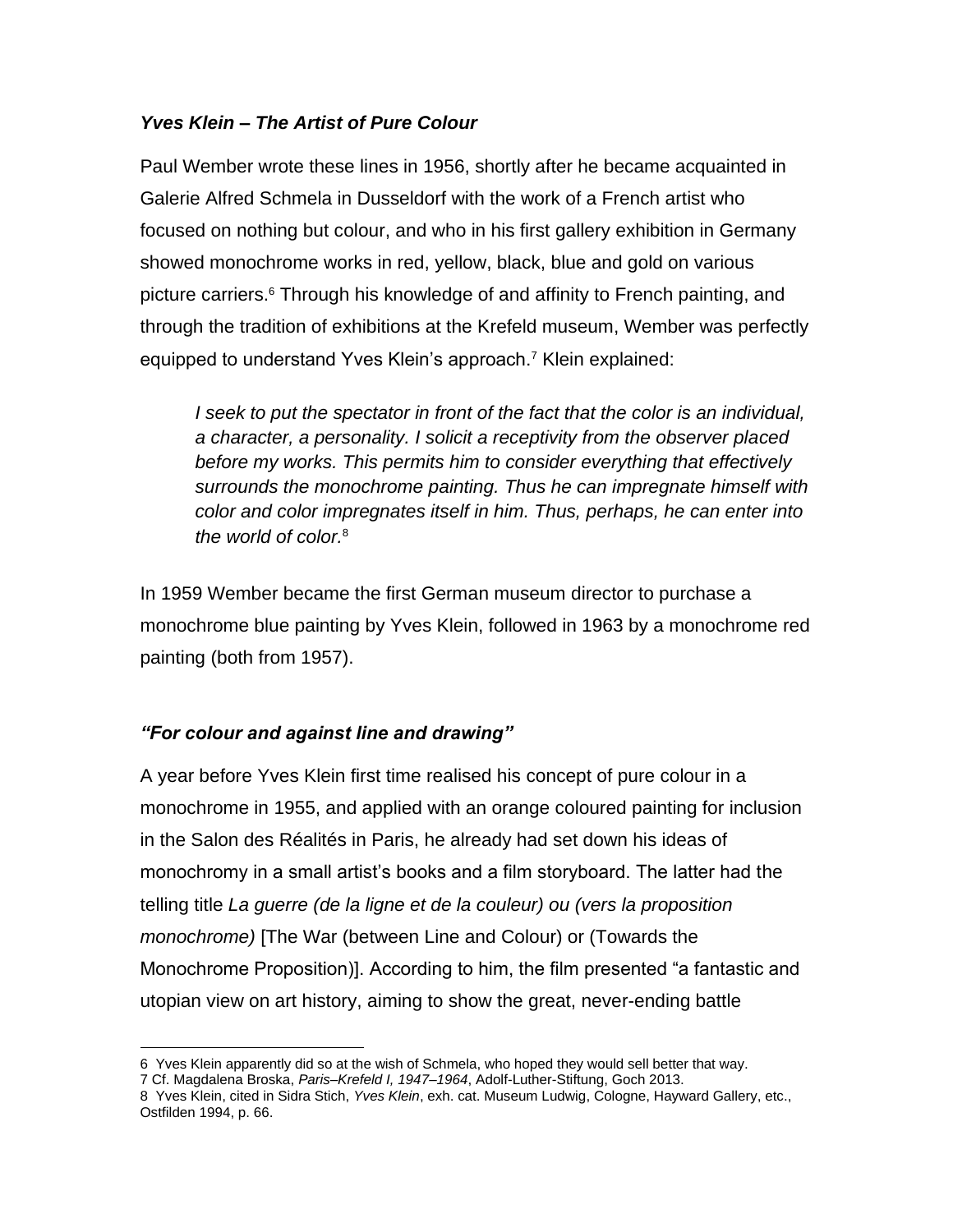between line and color that takes place in art".<sup>9</sup> It opens with prehistoric examples dominated by finger drawings in linear form, after which colour slowly begins to gain in importance:

*Heroic color makes signs to man every time he feels the need to paint. It calls to him from deep within and from beyond his own soul.… It winks to him but is enclosed by drawing inside of forms. Millions of years will pass before man understands these signs and puts himself suddenly and feverishly to work in order to free both color and himself.*<sup>10</sup>

The question as to the relative merits of drawing and colour, as well as to the evaluation of a strictly linear or free style of painting, had occupied French art theory since the seventeenth century. It already features in Charles Perrault's observations, becoming widely known through his publication *Parallèle des Anciens et des Modernes* (Paris 1688–1696), and ultimately led to the wrangles in the early eighteenth century that is referred to as the quarrel between the Poussinists (classicist-linear style) and Rubenists (prevalence of a painterly style). In the nineteenth century, in particular Delacroix regarded colour alone as real, in contrast to Ingres with his linear, classicist style.<sup>11</sup>

Yves Klein saw himself as expressly belonging to the colourists in this clash over art theory: "I am an Impressionist and disciple of Delacroix", he wrote in his diary on 23 August 1957.<sup>12</sup> Over and beyond this reference to art history – to the line versus colour dispute between the Romantic painter Delacroix and the Classicist Ingres – the antithesis between colour and line also corresponded to the hermetic way of thinking, as in the intellectual spheres rooted in Rosicrucianism and hermetic-gnostic cosmologies, which had a decisive influence on Klein. Ulli Seegers underlines this in his study of Yves Klein: at the age of nineteen Klein engrossed himself in Max Heindel's handbook *Cosmogonie des Rose-Croix* (Paris 1947), a key work issued by the Association Rosicrucienne. Heindel was a former adherent of Rudolf Steiner's Anthroposophy who in 1909 founded the

<sup>9</sup> Ibid., p. 49.

<sup>10</sup> Ibid., p. 50-51.

<sup>11</sup> Cf. Imdahl (as in note 4), p. 151.

<sup>12</sup> Yves Klein, cited in Stich (as in note 8), p. 104.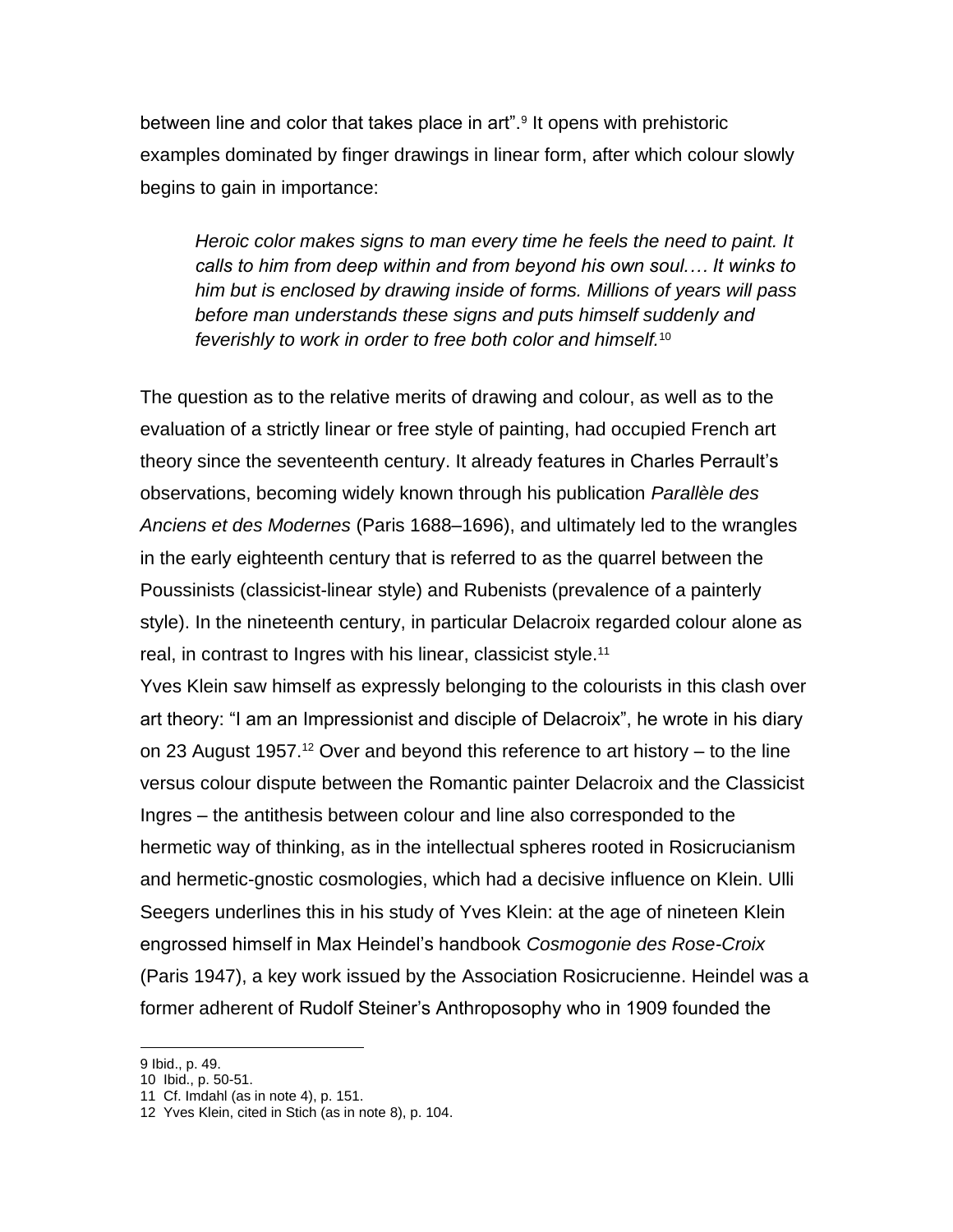Rosicrucian Fellowship. Klein had already studied Zen Buddhism for some time with his friends Arman and Claude Pascal, and was fascinated by astrology. Heindel's discourses on Rosicrucianism and mystic Christianity soon provided him with a theoretical guide.<sup>13</sup> To his mind, colour meant liberty and vitality, being as it is diametrically opposed to the line, which is the epitome of limitation and death:

*For me the lines concretise our mortality, our emotional life, our reason, and even our spirituality. They are our psychological boundaries, our historic past, our skeletal framework; they are our weaknesses and our desires, our faculties, and our contrivances"* 14

## *Pure Pigment*

Yves Klein set himself the task of liberating colour from all that is extraneous to it. Together with his companion at that time, the architect Bernadette Allain, he conducted experiments on the effect of colour at the Centre d'information de la couleur in Paris, and in this way discovered the expressive power of pure pigments:

*I did not like colors ground with oil. They seemed to be dead. What pleased me above all was pure pigments in powder like the ones I often saw at the wholesale color dealers. They had a burst of natural and extraordinarily autonomous life. It was truly color in itself. Living and tangible color material.*<sup>15</sup>

Klein realised his idea of presenting pure pigment in May 1957 for his second exhibition at Colette Allendy's gallery. Titled *Pigment pur* (14–20 May 1957), he used the gallery rooms and garden to present three different groups of works.

<sup>13</sup> Ulli Seegers, *Alchemie des Sehens. Hermetische Kunst im 20. Jahrhundert*, Cologne 2003, p. 105 f. Regarding the alchemical underpinnings and significance of hermeticism for twentieth century art, particularly in the case of Joseph Beuys, see the comprehensive work by Verena Kuni, "Der Künstler als 'Magier' und 'Alchemist'", dissertation Marburg 2004, electronic publication 2006.

<sup>14</sup> Yves Klein, "Comment et pourquoi, en 1957", in Klaus Ottmann, *Overcoming the Problematics of Art: The Writings of Yves Klein*, New York 2007, p. VIII.

<sup>15</sup> Yves Klein, *Mon livre*, Paris 1983, pp. 176, zit. nach: Stich (as in note 8), p. 59.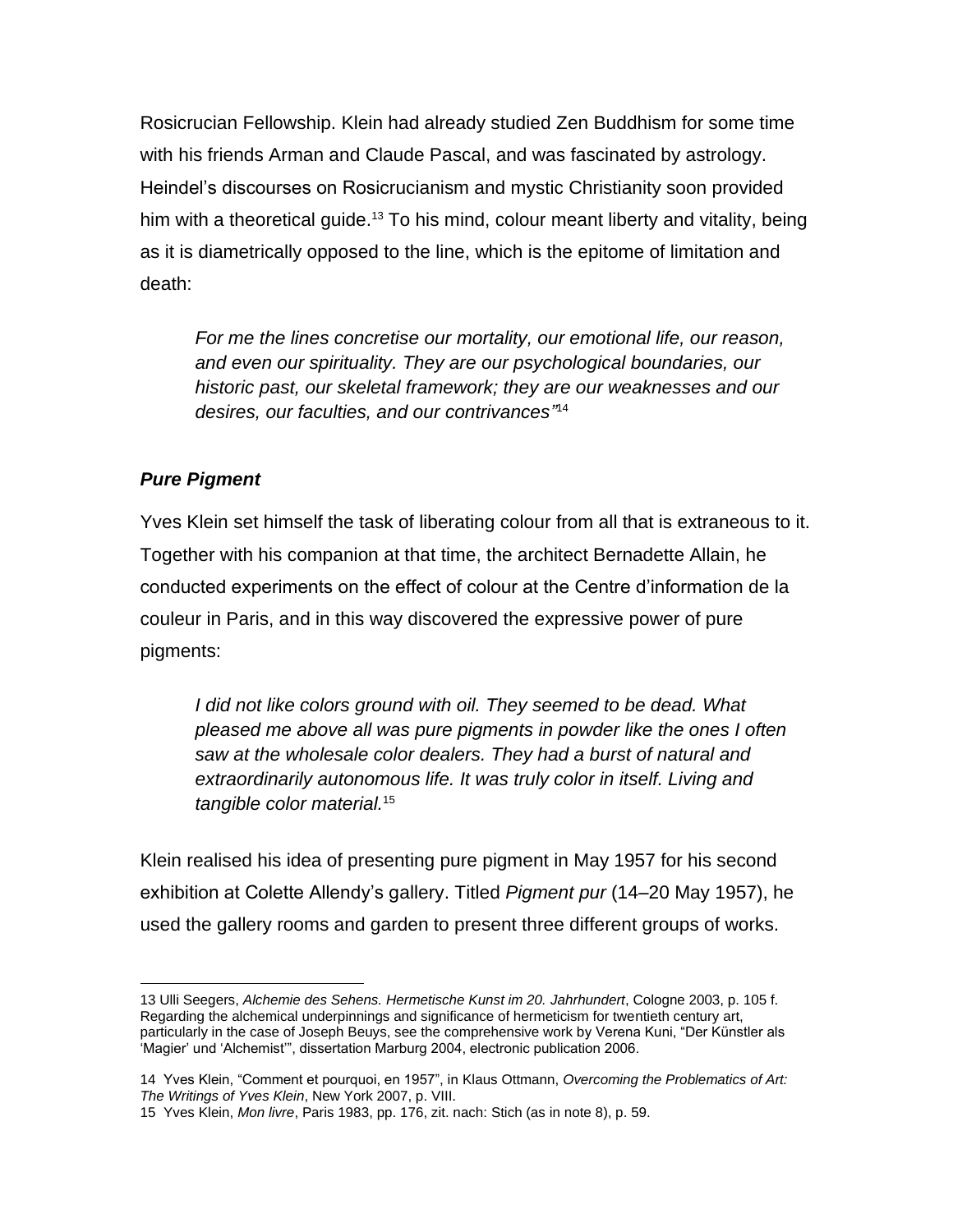Paul Kamper, an artist from Krefeld who lived at that time in Paris, attended the opening together with the Dutch artist Ansèl Sandberg, and especially remembered the blue "Pigment Room" (in fact Klein referred to the space as *Pigment pur*):

*In the vestibule at the front was the gallerist's desk, from which one entered a lobby with four doors. Here Yves Klein had spread out blue pigment on a sheet of foil that was covered in paste, on which the pigment had been strewn to a height of perhaps five centimetres and blown about by Yves Klein. The walls had been kept white. You then had to walk over duckboards to arrive at the main exhibition space, which had stone tiles and a picture window looking onto the garden. Yves Klein had hung his monochrome paintings there in the main space, and installed his fireworks in the garden.*<sup>16</sup>

In the pigment space, where pure blue pigment had been spread out on the floor in all its powdery materiality, without any binding agent or oil, colour was not merely experienced with a new intensity, but also seen as part of a three dimensional installation, together with a large blue screen (*Paravent bleu*) that the artist had set diagonally across the field of pigment. This three and half metre long screen was made of five equal sized panels and supported on fine rods so that it was slightly raised from the floor, so as to look as if it were floating freely in space. Somewhat similarly, Klein mounted his *Monochromes* in the main room at a slight distance to the wall. The effect of this was to make the dimensions of the space tangible and to draw them into the overall design. A dialogue with the space also accompanied the three-dimensional monochrome blue objects in the main space, including the *Reliefs bleus* (Blue Reliefs) and *Disque bleu* (Blue Disc) from 1957. Here the blue pigment was mixed with synthetic resin so that it would adhere to the various objects and materials, not least the two and three metre long wooden poles that make up *Pluie bleue* (The Blue Rain). His

<sup>16</sup> Paul Kamper in a telephone conversation with the author, 7.5.2009, Archiv Adolf-Luther-Stiftung, Krefeld. Cf. also Stich (as in note 8), p. 91 ff., who gives a detailed description and photograph of the object exhibited by Colette Allendy. Stich also describes the room Pigment pur.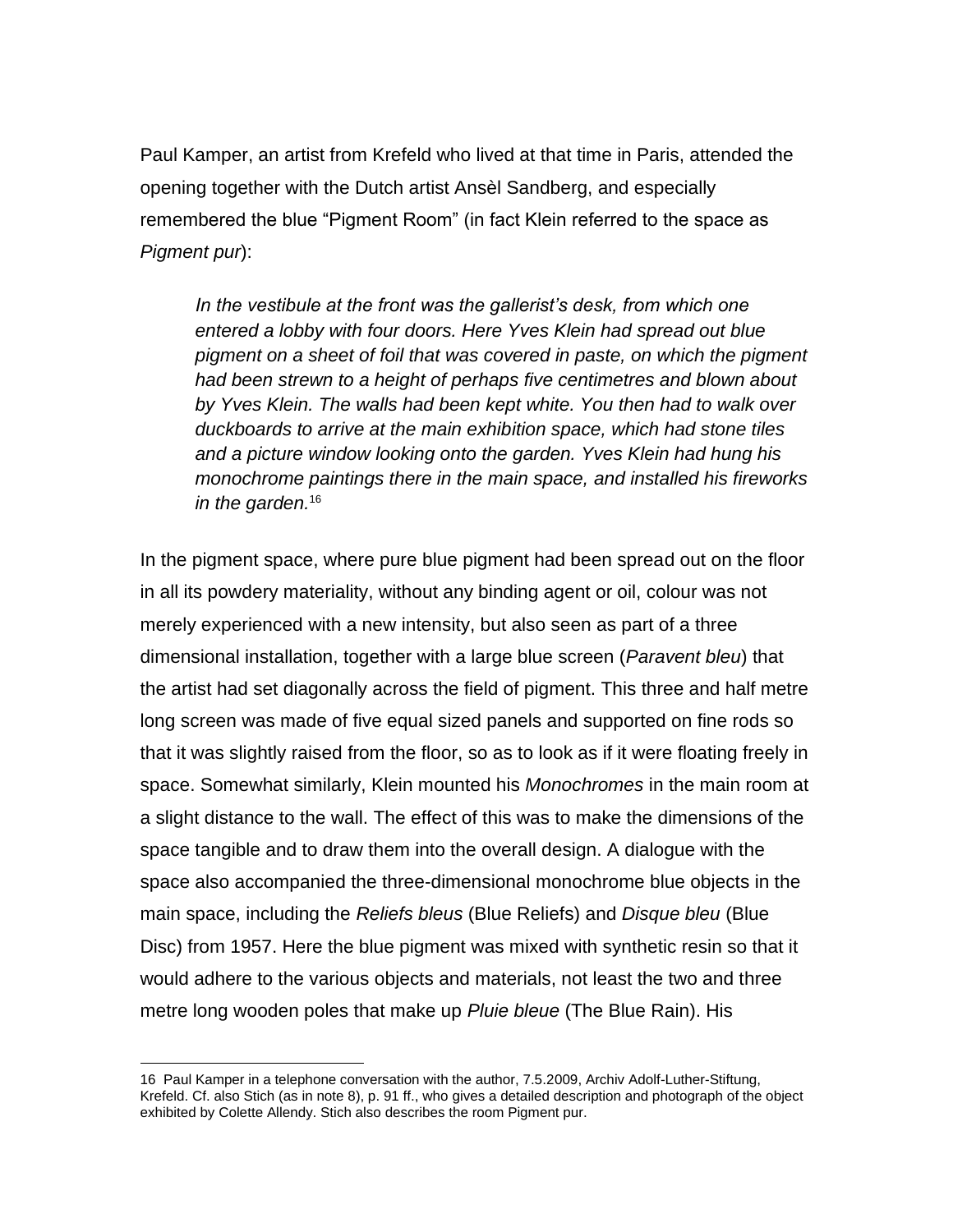*Tapisserie bleu* (Blue Tapestry) from 1957 had been made, on the other hand, by Marguerite Luginbühl with blue thread.<sup>17</sup> The overall use of monochrome blue turned the installation into a total picture.

Klein had also prepared a short firework installation in the garden for the evening of the opening. Titled *Le feu de bengale bleu, ou le tableau d'une minute, ou le tableau qui parle après dans le souvenir,* it consisted of an easel with a blue painted wooden panel and, affixed to them, a number of fireworks that produced a blue light. For one minute blue Bengal flares blazed in such a way that the blue flame seemed to be disembodied and free of the material vehicle. With this exhibition Yves Klein set out on what at that time were radically new paths in colour, for in his hands it was no longer a means of representation in painting, but instead an autonomous artistic substance that he combined with a wide range of forms and materials: as powdered pigment, the *prima materia* as it were of painting, as colour mixed with synthetic resin for monochrome panels and objects, as blue threads woven together as a tapestry, and as the ephemeral, immaterial manifestation of a firework or a gas flame. This amalgam of colour with various substances demonstrates the change and transformation of the material world, which can be interpreted as essentially an alchemistic procedure. The goal of such procedures is ultimately to resolve the material object into its spiritual substance, as Yves Klein said in a lecture he gave on 3 June 1959 at the Sorbonne with the title "The evolution of art toward the immaterial". Referring to a passage in Gaston Bachelard's essay *L'Air et les songes. Essai sur l'imagination du mouvement* (*Air and Dreams*: *An Essay on the Imagination of Movement*), Klein explained:

*There is an imaginary beyond, a pure beyond, one without a within, in which Bachelard's beautiful sentence resid*es*: "First there is nothing, then there is a deep nothing, then a blue depth."*<sup>18</sup>

<sup>17</sup> For this and other objects at the exhibition at Colette Allendy see Stich (as in note 8), p. 92 f. 18 Yves Klein, cited in *Kaleidoskop einer Farbe. Blau: gedankendämmerungslängs*, exh. cat. Heidelberger Kunstverein, Heidelberg 1990, p. 84. On his decision for the colour blue see Gaston Bachelard, *L'Air et les songes. Essai sur l'imagination du mouvement*, Paris 1943. Over and beyond the aspects concerning the psychology and physiology of perception, blue also has wide ranging significance in the symbolism of colours and materials. Klein associated I.K.B. with the (pure) "blue blood of sensibility", following Bachelard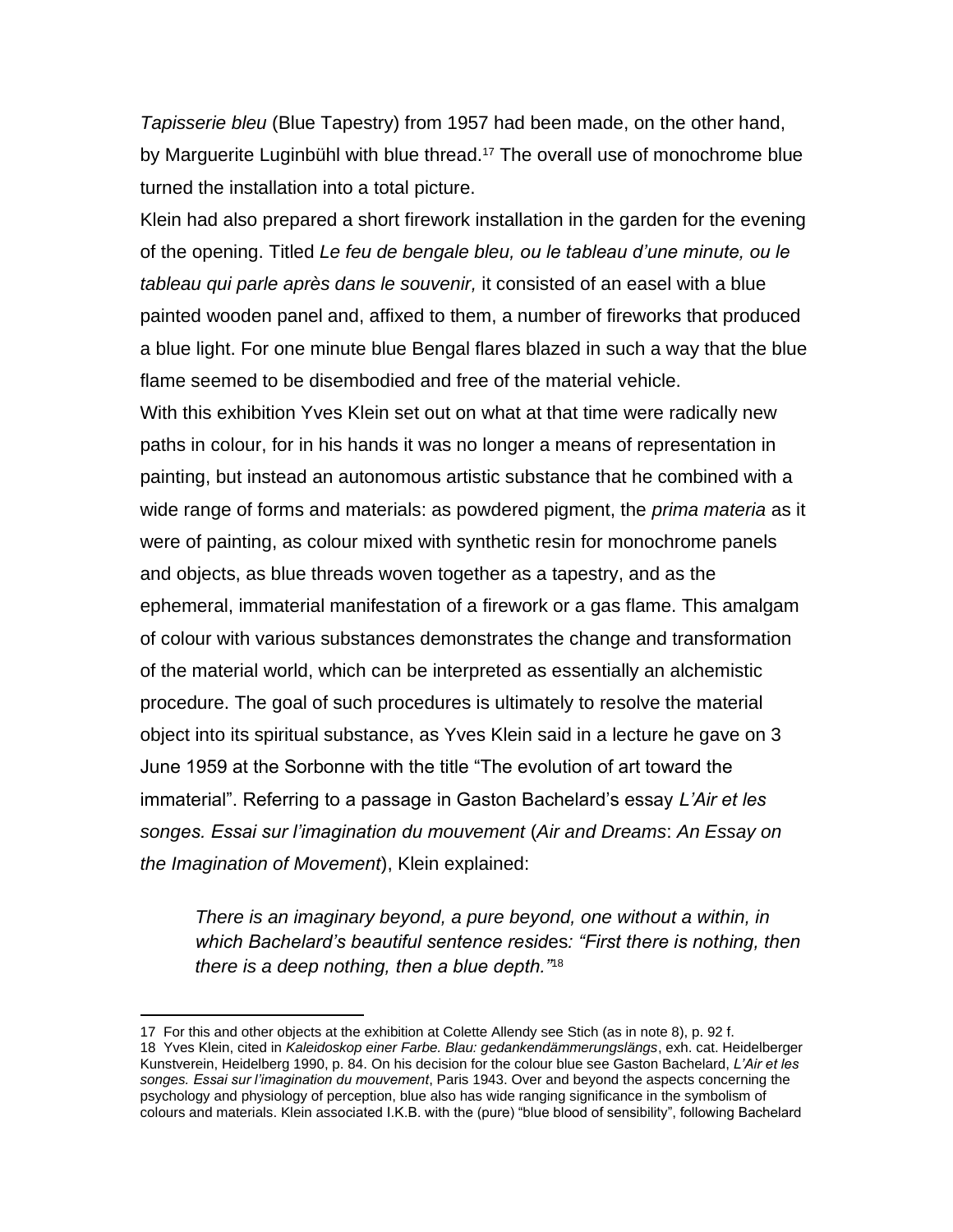A wide variety of different expressions for the process of progressive dematerialisation can be found in Klein's work over the years: the release of the colour from the binding agent, and the work with dematerialised materials such as the elements fire (Fire Pictures), water (Rain Sculptures), air (Air Architecture) and dust (Cosmogonies).<sup>19</sup> Ultimately this all led to a demonstration of nothingness, the void of a white space. His exhibition at Colette Allendy in 1957 already featured an empty space on the upper storey as part of his concept. Then a year later, 1958, Yves Klein's show *Le Vide*, this time at Galerie Iris Clert, consisted of nothing but an empty white gallery. "Although it was a room painted totally in white, the artist spoke of an extraordinarily intense experience of blue: it was true blue, the blue of the blue depths of space."<sup>20</sup> This was because Klein wanted to demonstrate the idea of a development from blue – a visible, tangible colour – via white to immaterialised blue. $21$ 

Four years later Klein installed an empty white room, also with the name *Le Vide,* in Museum Haus Lange, Krefeld. — this time an enclosed space incorporated into a suite of exhibition spaces done variously in blue, pink and gold. According to the artist, the empty white space presented "a pictorial climate of the sensibility of immaterialised blue […] Color-space that is not visible but within which one is impregnated".<sup>22</sup>

In the diversity of objects he showed, as well as the different ways he themed colour, the show at Colette Allendy's 1957 (14–20 May) differed strongly from the parallel exhibition Klein mounted in Paris (10–25 May 1957) at Galerie Iris Clert. In the sole space at Iris Clert's Klein showed monochrome paintings, all in the same ultramarine, and a blue sponge sculpture. The opening, which at Colette Allendy's had culminated in fireworks, was celebrated at Iris Clert by two events:

or more importantly the poet Percy Bysshe Shelley whom Bachelard cited in his 1959 lecture at the Sorbonne ("The blood of sensibility is blue,"). Cf. Stich (as in note 8), p. 152.

<sup>19</sup> According to Ulli Seegers, such processes of dematerialisation must be grasped in light of the hermeticism of the Rosicrucians and their "negative view of the material world". Cf. Seegers (as in note 13), p. 105.

<sup>20</sup> Ibid., p. 117: Klein, unpublished section of *Mon Livre*.

<sup>21</sup> Klein, "Préparation et présentation de l'exposition du 28 avril chez Iris Clert," in *Le dépassement de la problematique de l'art*, p.6, cited in Stich (as in note 8), p. 136.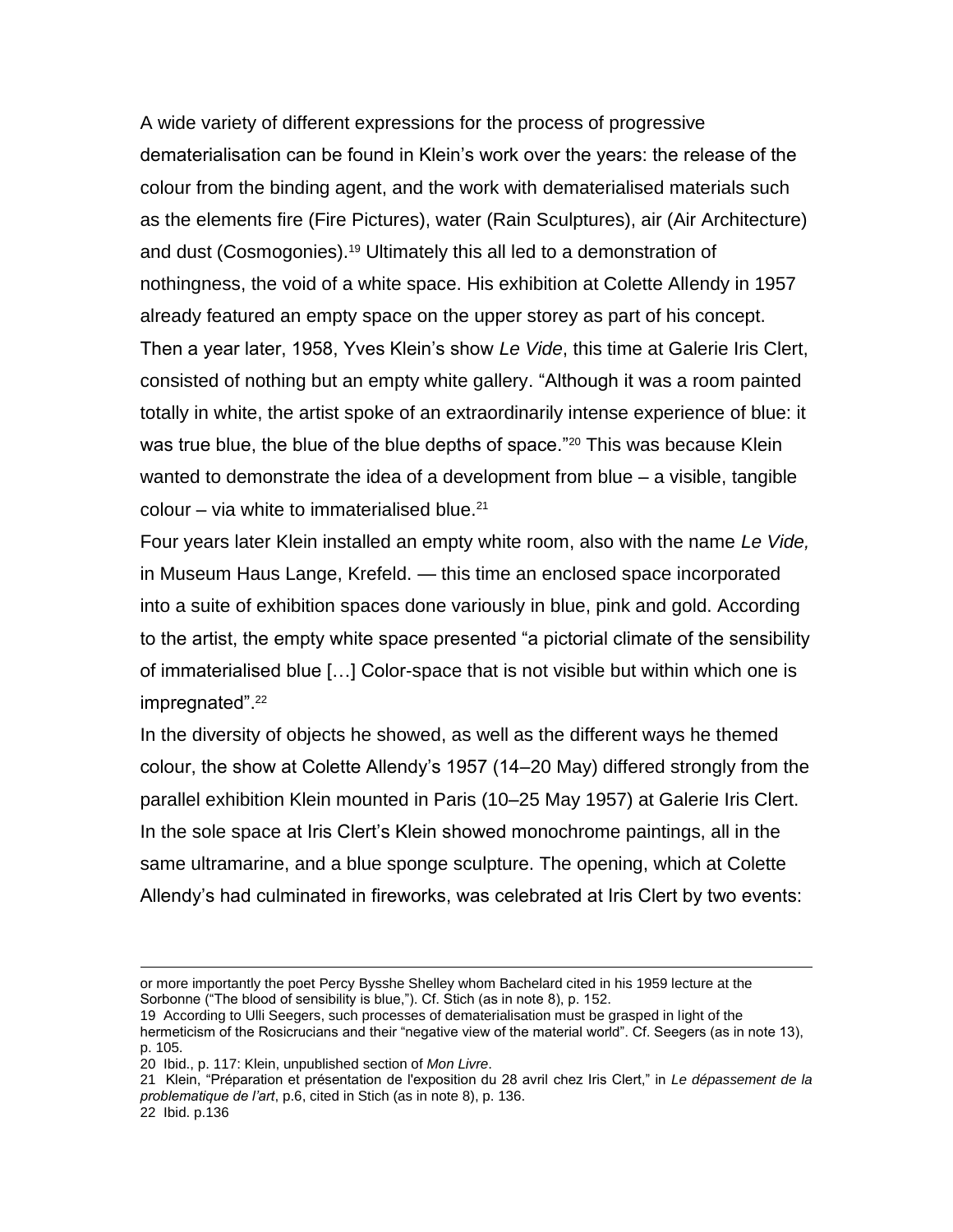first the artist and the gallery guests let a thousand and one blue balloons ascend into the sky. Afterwards came the first public performance of Klein's *Symphonie Monoton-Silence* from 1947. "The composer Pierre Henry, known for his concrete and phonic music, had tape-recorded the one-note sound composition, and it was played in the gallery as a musical complement to the monochrome paintings."<sup>23</sup>

#### *Colour as an Attribute of the Artist's Personality*

Yves Klein sent out a post card invite for the two exhibitions, franked with a blue stamp. After the exhibitions in Paris, which were proceeded by an exhibition purely in monochrome blue at Galleria Apollinaire in Milan titled *Proposte monocrome, epoca blu* (Monochrome Propositions, Blue Epochs, 2–12 January 1957), Klein had established a shade of blue as his trademark. More than that, he wanted to have his name linked with that colour, and thus had it patented as International Klein Blue, or I.K.B. for short.<sup>24</sup> I.K.B. is a dark ultramarine made with a very specific and exceptionally radiant pigment. Why did he choose this colour? Klein related it to an experience he had on the beach at Nice: lying on his back, he saw the intense blue of the sky in the south of France and experienced it as a painting; an intense blue that simultaneously had an immaterial, infinite breadth and depth. His "first and largest monochrome."<sup>25</sup>

#### *Colour in the Alchemical World View: Monochrome and Fire, Krefeld 1961*

After Paul Wember acquired a blue monochrome painting by Yves Klein from Alfred Schmela in 1959, the work was augmented for the artist's solo show at Museum Haus Lange in Krefeld, 1961 by the donation of a gold painting. The exhibition of fifty-four objects, a room filled with a void, and a firework installation proved in hindsight to be a retrospective, because the artist died suddenly the

<sup>23</sup> Ibid., p. 90.

<sup>24</sup> Cf. Michael Bockemühl and Michael Hesse, *KunstOrt Ruhrgebiet. Das Gelsenkirchener Musiktheater und die Blauen Reliefs von Yves Klein*, Ostfildern 1995, p. 45.

<sup>25</sup> Yves Klein, cited in Seegers (as in note 13), p. 102.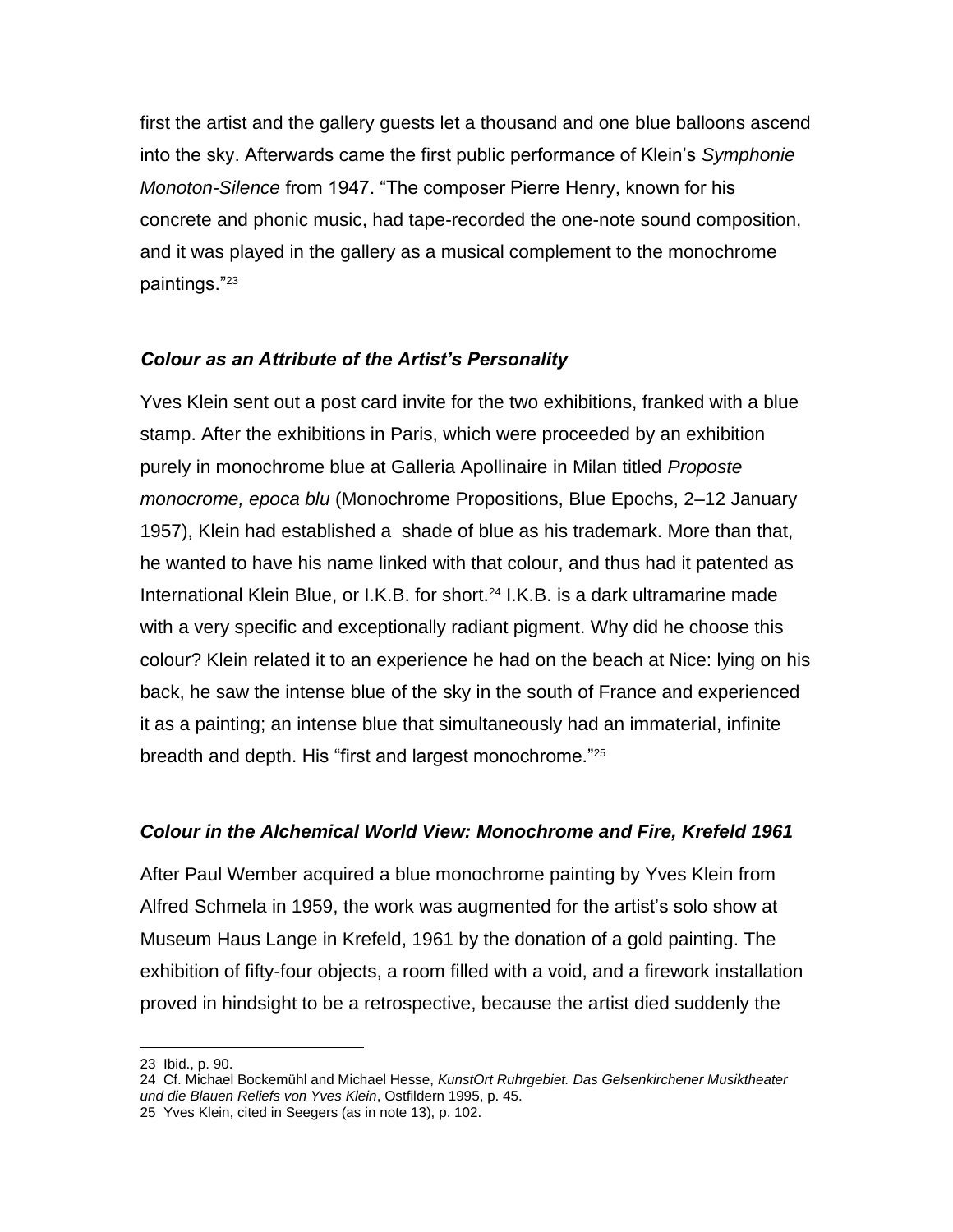year after. The colours blue, pink, and gold were assigned to individual rooms in Haus Lange in that order. Wember presented Klein in the exhibition catalogue as "founder of monochrome art, of the immaterial, and the void in contemporary art, as well as of Nouveau Réalisme.<sup>26</sup> He pointed to the artist's early focus on the colour blue: "In a child's game in which each boy had to name the realm of which he was king, he said he was the king of the blue sky. He meant this more literally than his companions thought. […] Thus at the age of eighteen he truly believed that with the sky he possessed his first great picture." Wember described Klein with his involvement in judo, jazz, travel ("he wanted to set off to Japan on horseback"), and also in "colour theory, alchemy, and theatre, along with his affinity for philosophical issues" — as an artist for whom "painting is not first and foremost a question of the eye".<sup>27</sup>

In his opening speech, Wember entered into the colours and their staging in the rooms in depth, and placed them in the context of Christian symbolism and the idea of the trinity:

*Blue, pink, gold, the three colours in the Krefeld exhibition, are for him a triad in the sense of a speculative theological trinity. Gold symbolises the old covenant, represents the law and God the Father. Pink is based on Golgatha, symbolises Christianity, is love and the flesh and thus the Son of God; blue is the immaterial, it is always with us; hence its non-literal sense as another, new covenant, a new religious era; blue was already there in the old covenant and in the Golgatha epoch. Blue is God, the Holy Ghost.*<sup>28</sup>

Wember's ideas aim to forge a link between the colours in the blue, pink, gold triad and Christian iconography. Prior to his studies of art history he had read Catholic theology, so here he was able to supply the theoretical foundations for Klein's mental edifice, which drew on various Christian, Anthroposophic,

<sup>26</sup> Paul Wember, in *Yves Klein. Monochrome und Feuer*, exh. cat. Museum Haus Lange, Krefeld 1961, unpag.

<sup>27</sup> Ibid.

<sup>28</sup> Paul Wember, speech at the opening of the exhibition *Yves Klein. Monochrome und Feuer*, Museum Haus Lange, Krefeld 1961, Archiv Kunstmuseen Krefeld.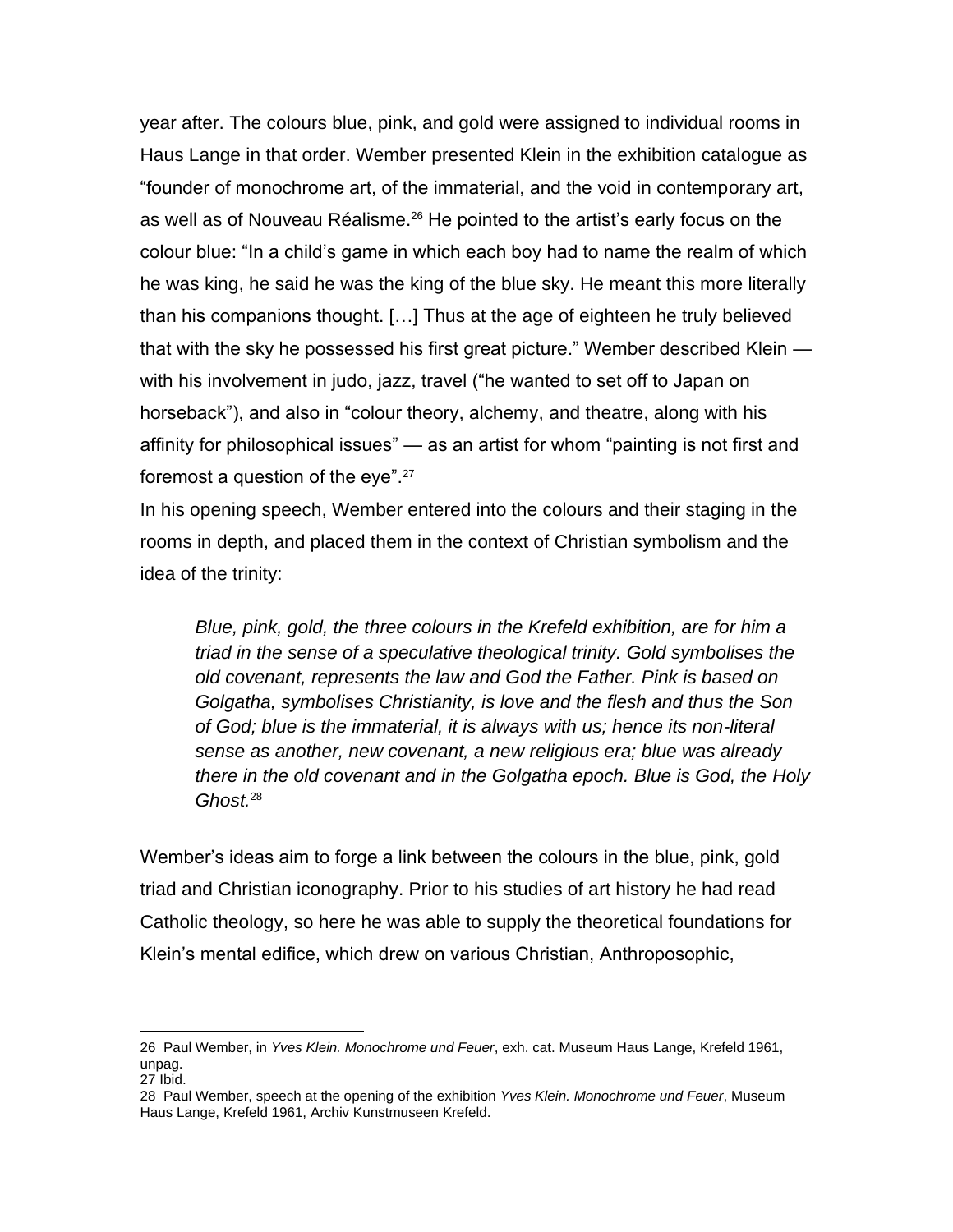Buddhist and mystic sources.<sup>29</sup> Wember's interpretation seemed to be confirmed when, after the Krefeld exhibition, Klein went on a pilgrimage to the shrine of Saint Rita in Cascia, Italy, where he bestowed her with a votive in the form of pure pigments in the colours of the triad.

Wember's construal led to a sensational art scandal in Krefeld complete with accusations of blasphemy. In his monograph on Yves Klein published eight years later, he re-examined the connection he had drawn and expanded on it in the direction of a largely alchemistic concept of colour. In the first chapter he turned to the topic of "Powdered Pigment and Alchemy" and pointed to the significance of gold for Klein in connection with the mystic world view of alchemy: "According to Yves the Philosopher's Stone exists inside every one of us, giving the owner the power to turn all he touches into gold."<sup>30</sup>

Yves Klein's work was to have lasting effect on the Rhenish art scene. Otto Piene, a spokesman for the ZERO group, spoke of the artist as "genius personified," adding that it was Klein who "gave the initial impulse for ZERO."<sup>31</sup> The similarity to ZERO lay above all on the formal, aesthetic level, as in the elimination of traditional panel painting by monochrome structures and the abandoning of the artist's signature. Yet there was a key difference in content and on the philosophical side which, as Ingrid Pfeiffer aptly remarks,

*[related] less to the appearance of individual works than to the antimetaphysical tenor of the ZERO artists. Put succinctly, the goal [of the ZERO artists – the author] was […] to merge art, technology and science with a primarily rationalist and partly idealistic slant, far removed from Klein's messianic demeanour and search for "universal harmony," or the absolute equivalence of "art and religion," as Mack put it.*<sup>32</sup>

<sup>29</sup> Cf. also Sidra Stich: "As with his fascination with Rosicrucian, occult and alchemical theories, Saint Rita provided a spiritual base for the artist. The spiritualism was decidedly nondoctrinaire and was rooted in a belief in the importance of surpassing limits and conquering unexplored territories. The spiritualism also reinforced Klein's focus on the immaterial." Stich (as in note 8), p. 131.

<sup>30</sup> Paul Wember, *Yves Klein*, Cologne 1969, p. 9.

<sup>31</sup> Otto Piene, cited in Anette Kuhn, *ZERO. Eine Avantgarde der sechziger Jahre*, Frankfurt am Main 1991, p. 14.

<sup>32</sup> Ingrid Pfeiffer, *Yves Klein*, Schirn Kunsthalle Frankfurt, Ostfildern-Ruit 2004, p. 64.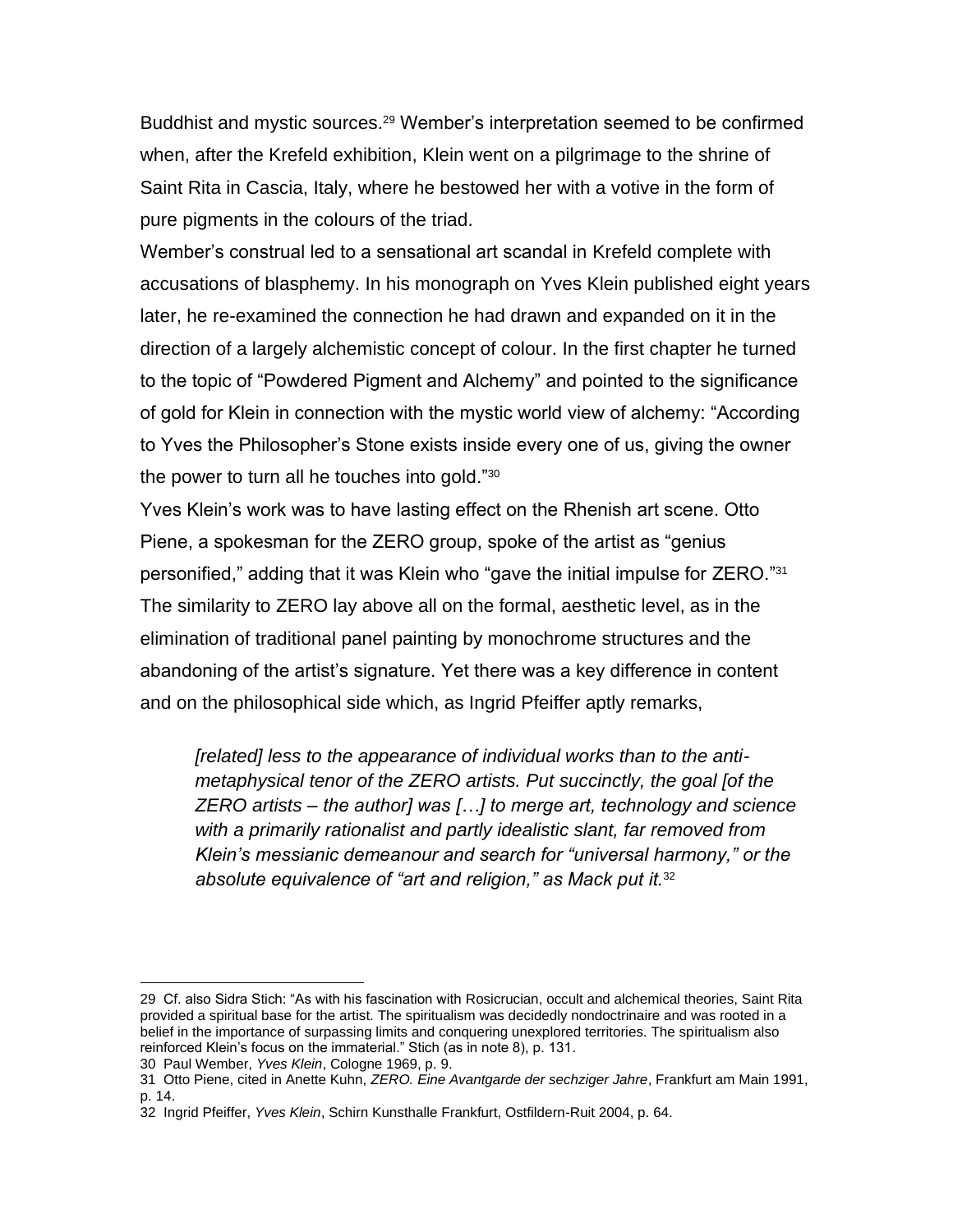Apart from ZERO it was Joseph Beuys, at that time still a relative unknown, who felt a special spiritual and intellectual link to Yves Klein through his esoteric, hermetic views.<sup>33</sup>

#### *Joseph Beuys – Colour as Substance*

Various writers have looked at the parallels between the works of Joseph Beuys and Yves Klein. In her broad and highly detailed thesis on Joseph Beuys, "Der Künstler als Magier und Alchemist*,"* Verena Kuni makes special mention of the points of intersection between Beuys and Klein and underlines the two artists' interest in Theosophy. During his first years at the Düsseldorf Kunstakademie under Ewald Mataré, Beuys undertook on a thorough examination of the ideas in Rudolf Steiner's secret lore, which drew on Theosophy, Rosicrucianism and Gnosticism, as well as Goethe's writings on colour.<sup>34</sup>

<sup>33</sup> What is hermeticism? "Its main features as regard content are the idea of a relationship between God, world and man as mirror analogues, as well as a cosmogony in which the creation is viewed as an emanation of the material world from the divine. An important branch of hermeticism is alchemy, which seeks to make practical use of the former's arcane knowledge, based on the idea of the essential mutability of substances, with the goal of perfecting creation." Verena Krieger, review by Ulli Seegers, "Alchemie des Sehens. Hermetische Kunst im 20. Jahrhundert. Antonin Artaud, Yves Klein, Sigmar Polke", Cologne 2003, in *sehepunkte*, 4, no. 12, 2004. Verena Kuni (as in note 13, p. 541) defines hermeticism as a way of thinking that suspects there is a subtext even to profane materials and everyday objects that indicates a further, "real" meaning to the images, gestures and texts. In his publication Ulli Seegers looks at hermeticism as a source of artistic modernism, taking Antonin Artaud, Yves Klein and Sigmar Polke as examples. Likewise Beat Wyss points to the "esoteric side of the avant-garde" in "Die Kunst auf der Suche nach ihrem Text", in *Mythologie der Aufklärung. Geheimlehren der Moderne* (= Jahresring 40), Munich 1993, pp. 8–14, here p. 11.

<sup>34</sup> "Already as a student Beuys freed his works from the Christian humanistic canon of values and oriented them to the laws of Steiner's cosmos. Here the concept of Christ and the attendant symbolism, such as the cross, are subjected to different, esoteric interpretations, which is why Christian churches view Anthroposophy so critically and deem it heresy." Hans-Peter Riegel, *Beuys: Die Biographie*, Berlin 2013, p. 113. As Verena Kuni notes in this context, this applies "not least to the symbolism of Rosicrucian theosophy in which the story of Christian salvation is viewed explicitly in the light of an alchemical path of purification." Kuni (as in note 13), p. 57. "Thus the fourth of the seven steps in the Rosicrucian Method, which initially is described in keeping with the Gospel according to John in the imagery of the Christian Passion, is described by Steiner as 'the preparation of the philosopher's stone'." Ibid., p. 538. Cf. also note 12, p.57 in the present publication. "Although seven out of nine students in Mataré's class occupied themselves with Anthroposophy [Cf. Riegel (ibid.), p. 100], Mataré was indifferent to if not disinterested in Steiner and his teachings. His diaries contain no mention of Anthroposophy and Steiner." Riegel (ibid.), p. 102. There is also no mention of Steiner literature in Mataré's estate. Sonia Mataré confirmed this in conversation with the author on 1 May 2016 at the opening of the exhibition *Der frühe Beuys* at Museum Kurhaus Kleve.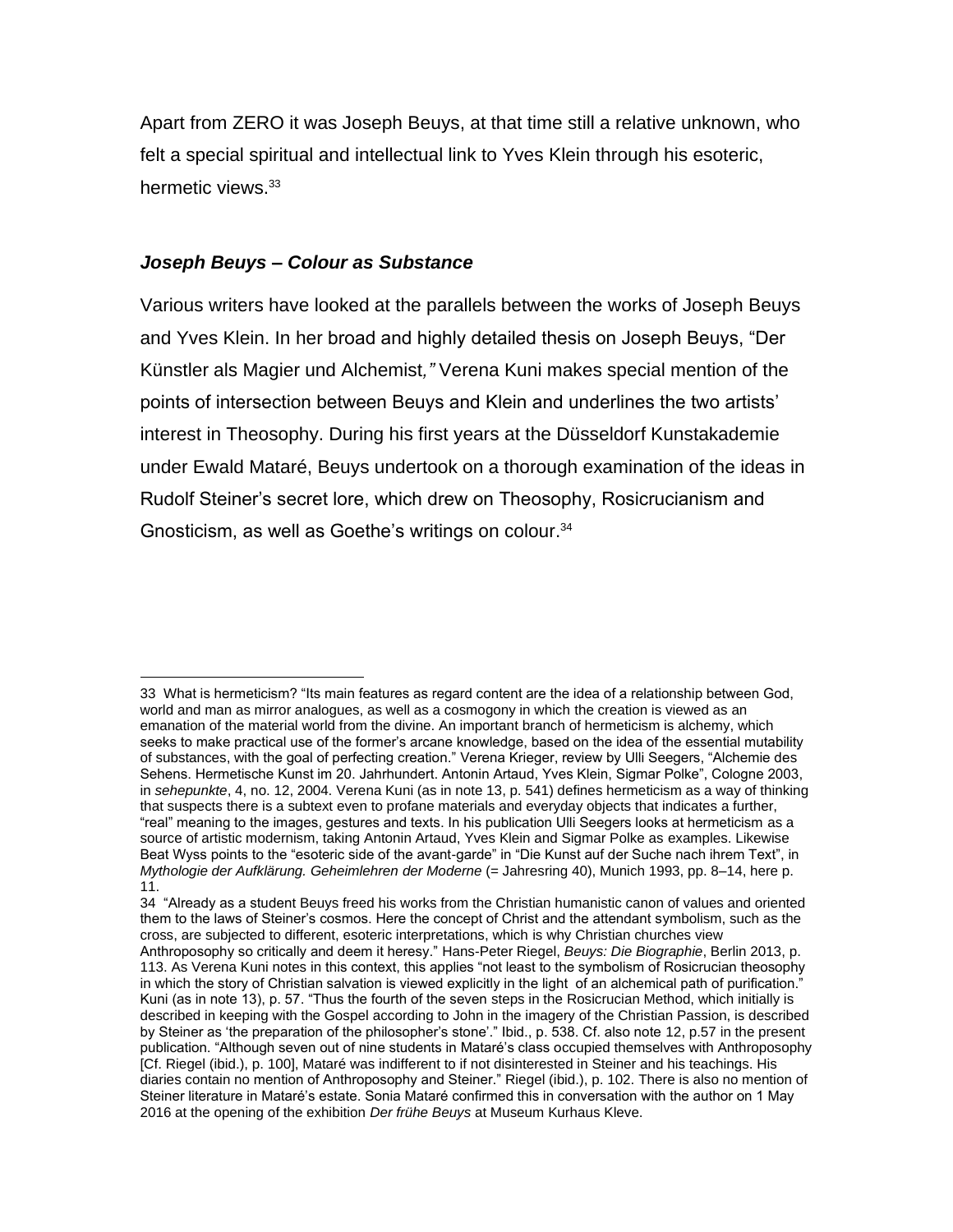## *Hermetically Staged: Gold*

A comparison of two works, *Ci-gît l'Espace* (1960) by Yves Klein, and *Palazzo Regale* (1985) by Joseph Beuys, reveals similar views about the materiality and essence of gold.

In the gold gallery at his *Monochrome und Feuer* exhibition in Krefeld, Klein presented a tomb-like sculpture, *Ci-gît l'Espace* (Here Rests Space), consisting of a monochrome gold panel laying on the floor, with impressions from leaves, a bouquet of white artificial roses, and a blue sponge arranged on it as a wreath. It was documented by photographer Harry Shunk in a photo shoot with Yves Klein:

*One pose shows [Klein] standing beside the upright panel placing roses on it. Another shows the panel flat on the ground with gold leaves fluttering down onto it. A third shows Klein lying beneath the work with Rotraut setting a blue wreath on the panel. And in the grand finale Klein appears alone, as if dead, interred under the panel with only his head visible at the far end.*<sup>35</sup>

Above all the last photograph is uncanny in its anticipation of Klein's impending death. Yet it is also akin to a self-portrait of the artist, depicting himself as the "peintre de l'espace" or painter of space with the signature colours of his work – the blue sponge, the pink roses – and beneath a panel coated in gold that looks like a tomb slab. In the Krefeld exhibition Klein had himself photographed by the Düsseldorf photographer Charles Wilp in a different relationship to *Ci-gît l'Espace*, now kneeling before the golden panel.<sup>36</sup>

As a bequest from his life in art, twenty-five years later and one month before his own death Joseph Beuys presented *Palazzo Regale* [Royal Palace], an installation which like Klein's is installed in a gold coloured room. In an anthropomorphic arrangement in one of the two showcases edged in gleaming gilded bronze, it presents an iron head, a lynx fur coat, two orchestra cymbals of golden bronze, and a shell. The head is a cast of the one from the installation

<sup>35</sup> Stich (as in note 8), p. 249 f.

<sup>36</sup> Yves Klein. *Monochrome und Feuer* (as in note 26), unpag.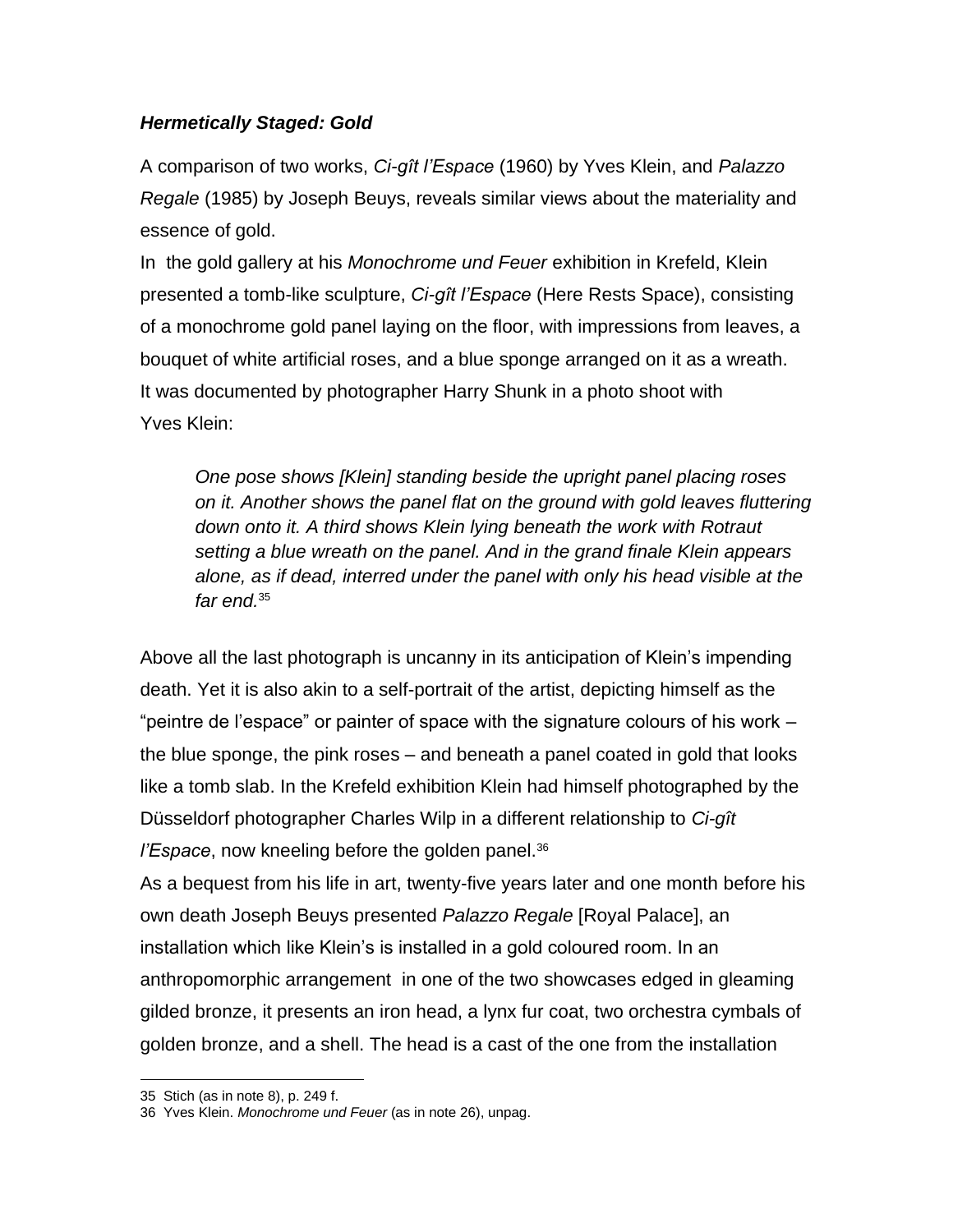*Straßenbahnhaltestelle* [Tram Stop] (1976), while the blue lined lynx coat and the two cymbals leant against the glass panes are relicts from the action *Iphigenia/Titus Andronicus* from 1969. The last element in the showcase is the pink shimmering shell of a triton, a sea snail. Along with the second showcase, which also contains Beuys insignia and relics of the action *Manresa* from 1966, it is set in a room flanked by seven monumental gold dusted bronze panels. It was the custom in ancient Egypt to put inside the grave of the deceased "utensils and possessions as mementos of the past physical life […]Thus what the person had had in the physical was to be retained."<sup>37</sup> Beuys's staging in a room decorated with gold recalls the graves in ancient Egypt in which pharaohs like the young Tutankhamun were sent on their journey to the beyond in a sarcophagus made of pure gold, along with golden funerary goods. The colour gold also stands here as an ancient symbol for the power and dominion of kings.

In Beuys's *Palazzo Regale* and Klein's *Ci-gît l'Espace,* gold also stands though for the goal of every alchemical path: the ennoblement and purification of the self, a process equated with the transmutation and refining of metals. In keeping with this analogous process, gold is not merely the end point of all aspirations in the material sense, but also in the spiritual sense of a gradual transformation to higher state of perfection for which death is the prerequisite. As adherents of the hermetic outlook in Theosophy and Rosicrucianism, Beuys and Klein would have known these connections, because ancient Egypt and its myths are described in the writings of these secret lodges as the origin of hermetic philosophy. After he was merged with the Greek deity Hermes to form the figure of Hermes Trismegistus, the ibis-headed moon deity Thoth of the ancient Egyptians was for a long time regarded as a real historical figure and held to be the inventor of alchemy and magic. This was the origins of the term "hermetic art" for alchemy, which is handed down from teacher to pupil as secret lore in a hermetic chain. Such a chain is evoked in Beuys's work in the notes and lists of names he wrote in the early 1960s: in one list designated as a "Score" we read: "Beuys, 1962.

<sup>37</sup> Rudolf Steiner, "Egyptian Myths and Mysteries. Lecture 1" (Leipzig 1908), trans. Norman Macbeth, in Rudolf Steiner Online Archive, https://wn.rsarchive.org/Lectures/GA106/English/AP1971/19080902p01.html (last visited 06.12.2019).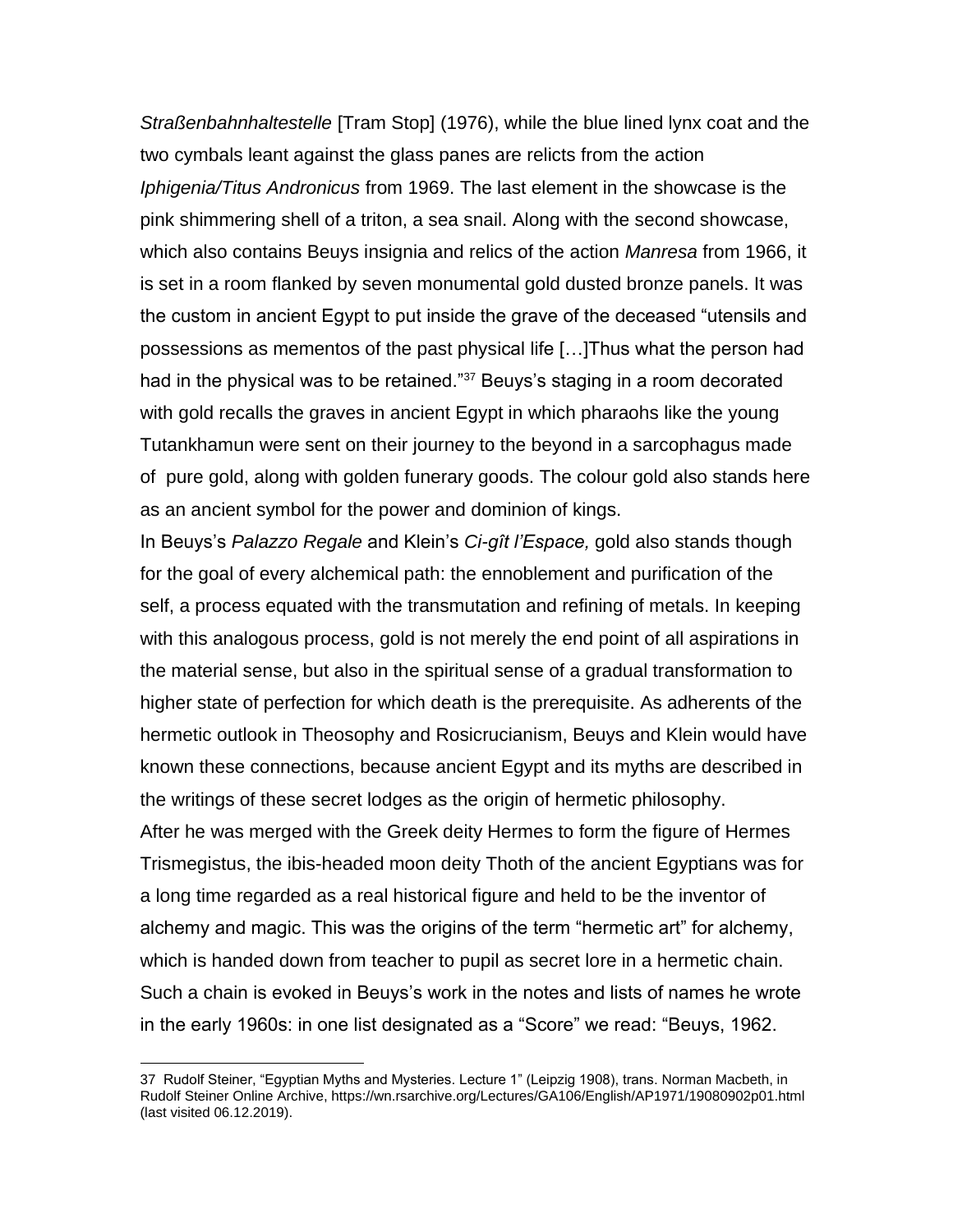This song is sung in unison, modulated solely by the respective existential forms", and goes on to mention not only Yves Klein but also such figures as Albrecht Dürer, Genghis Khan, Klein's artist friend Arman, the French occultist and Rosicrucian Joséphin Péladan, and Joseph of Arimathea, known as the guardian of the grail, and even the nature filmmaker Heinz Sielmann, the Krefeld poet and Beuys friend A. R. Lynen, and the gallerist Alfred Schmela – alongside Leonardo, Bernini, Brâncuși, and others.<sup>38</sup> Beuys is not only playing here with the magic and power of association generated by names: with this list of people from various historical eras and scientific and artistic contexts he also echoes the hermetic chain as an esoteric law of continuity in spiritual communities. This is to say the actor must deliberately place him- or herself in the living stream of past, present and future in which the future is no less dependent on the past than the past must learn to accept what the future brings.<sup>39</sup>

## *Spiritual Communities: Documentation of the Hour of Yves Klein's Death, 1962*

Beuys took an especially deep look at Yves Klein in the early 1960s, as may be seen from a work he dedicated to his recently departed French colleague in 1962 – a mysterious drawing full of coded symbolism and titled *Dokumentation zur Todesstunde von Yves Klein*. <sup>40</sup> No real sense can be made at first from the quickly sketched scriptural ciphers done in pencil and charcoal on crumpled brownish waste paper, and from the patches of opaque white oil paint. But if one subscribes to a view of things that includes analogical reasoning and the arcane encryption of hermeticism, the signs and colours on this sheet point to the

<sup>38</sup> This text from 1962 designated "Score" was printed in the magazine *Hvedekorn*, no. 5, 1966, p. 166. It is also in the Beuys showcase, room 5, Hessisches Landesmuseum Darmstadt. See also the illustration in *Joseph Beuys. Block Beuys*, Munich 1990, p.190.

<sup>39</sup> Cf. Rudolf Steiner, "The Human Soul in Life and Death", Berlin 1914, trans. unknown, Rudolf Steiner Online Archiv, https://wn.rsarchive.org/Lectures/GA064/English/RSPC1935/HumSou\_index.html, and Steiner's lecture series "Karmic Relationships: Esoteric Studies", trans. George Adams, in Rudolf Steiner Online Archiv, https://wn.rsarchive.org/Lectures/GA235/English/RSP1972/Karm01\_index.html (last visited 06.12.2019).

<sup>40</sup> The drawing was exhibited alongside another work dedicated to Yves Klein, *Inserat für Yves Klein* [Ad for Yves Klein], in the so-called 'Stables Exhibition', the first Joseph Beuys exhibition titled *Joseph Beuys. Fluxus. Aus der Sammlung van der Grinten*, mounted 1963 at the van der Grintens, Kranenburg, Lower Rhine.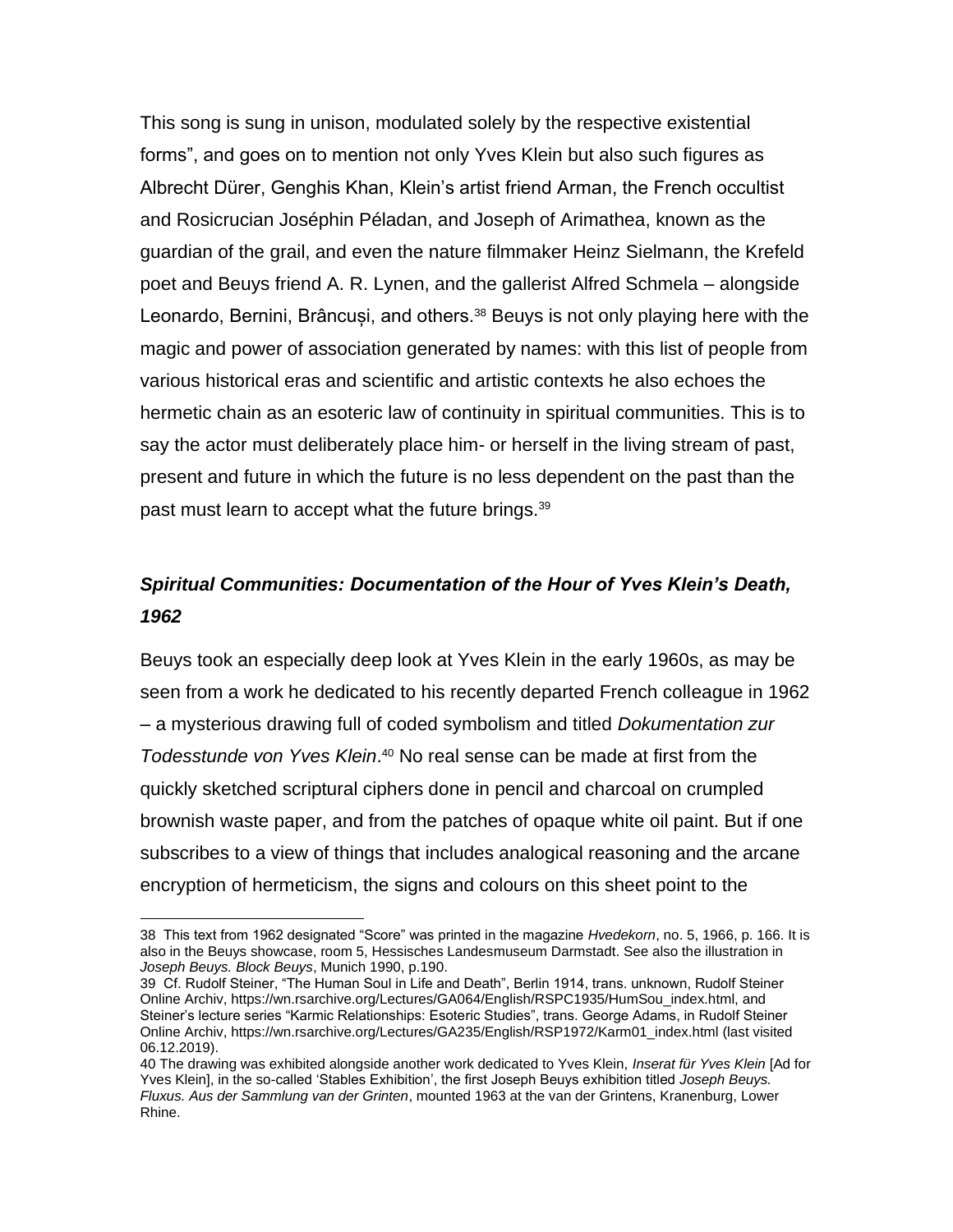subject of death, more precisely the "hour of death", and can be linked to Yves Klein.

The sheet is dominated by a geometric triangular figure at its centre, which awakens associations with a set square, as well as with the blade of a guillotine (even if mirror reversed). $41$  This is repeated – smaller and drawn in full with black charcoal, along with a black dot inscribed by the name "Yves Klein" – on the left hand side, or rapidly sketched on the right hand side on the horizontal, touching the white rectangle and as if tumbling from the male profile with its sharp pointed nose. Masonic ciphers use a pointed shape with a dot to indicate the letter Y, which appears in both the name "Yves" as well as "Beuys".

In analogical reasoning, which discerns similarities between phenomena, the set square as a major masonic symbol and the guillotine point to the latter's inventor, Joseph-Ignace Guillotin, a French doctor and politician and master of the masonic lodge La Concorde Fraternelle. During the French Revolution,<sup>42</sup> Guillotin called for the introduction of the mechanical device so as to put an end to the painful and demeaning forms of execution that then prevailed. The motive of decapitation is often found around 1960 in Beuys's work, as in the watercolours *Enthaupteter König* [Beheaded King] (1959) and the drawing *Hogan (abgeschlagener Königskopf)* [Hogan (severed royal head)] (1960). Also the revolutionary who Beuys much admired, Anacharsis Cloots (b. 1755 in Gnadenthal near Kleve), fell victim to the guillotine in 1794 during the revolutionary era in Paris as a result of his radical political and religious texts.<sup>43</sup> Beuys, who named himself for a while "JosephAnacharsis Clootsbeuys", admired him as a defender of human rights and universal human liberty, and created a monument to him in the aforementioned installation *Straßenbahnhaltestelle* at

<sup>41</sup> My thanks to Johannes Stüttgen, Düsseldorf, for drawing my attention to this allusion to a guillotine. 42 Rudolf Steiner remarked that "the French Revolution arose out of the secret societies of the occultists, and if these currents were investigated further, they would lead back to the school of the adepts." Rudolf Steiner, "The Essence and Task of Freemasonry from the Point of View of Spiritual Science", lecture 9: "The Temple Legend", Third lecture, 16.12.1904, trans. John M. Wood, in Rudolf Steiner Online Archiv, https://wn.rsarchive.org/GA/GA0093/19041216p01.html (last visited 06.12.2019).

<sup>43</sup> "'I knew him already as a child' said Beuys, 'Anacharsis Cloots, as he called himself, was the first to develop a proper theory of democracy. […] I'm a Clootsian,' Beuys said by way of introduction." Guido de Werd, "Vorwort", in Bernd Schminnes (ed.), *Anacharsis Cloots. Der Redner des Menschengeschlechts*, exh. cat. Städtisches Museum Haus Koekkoek, Kleve 1988, p. 7.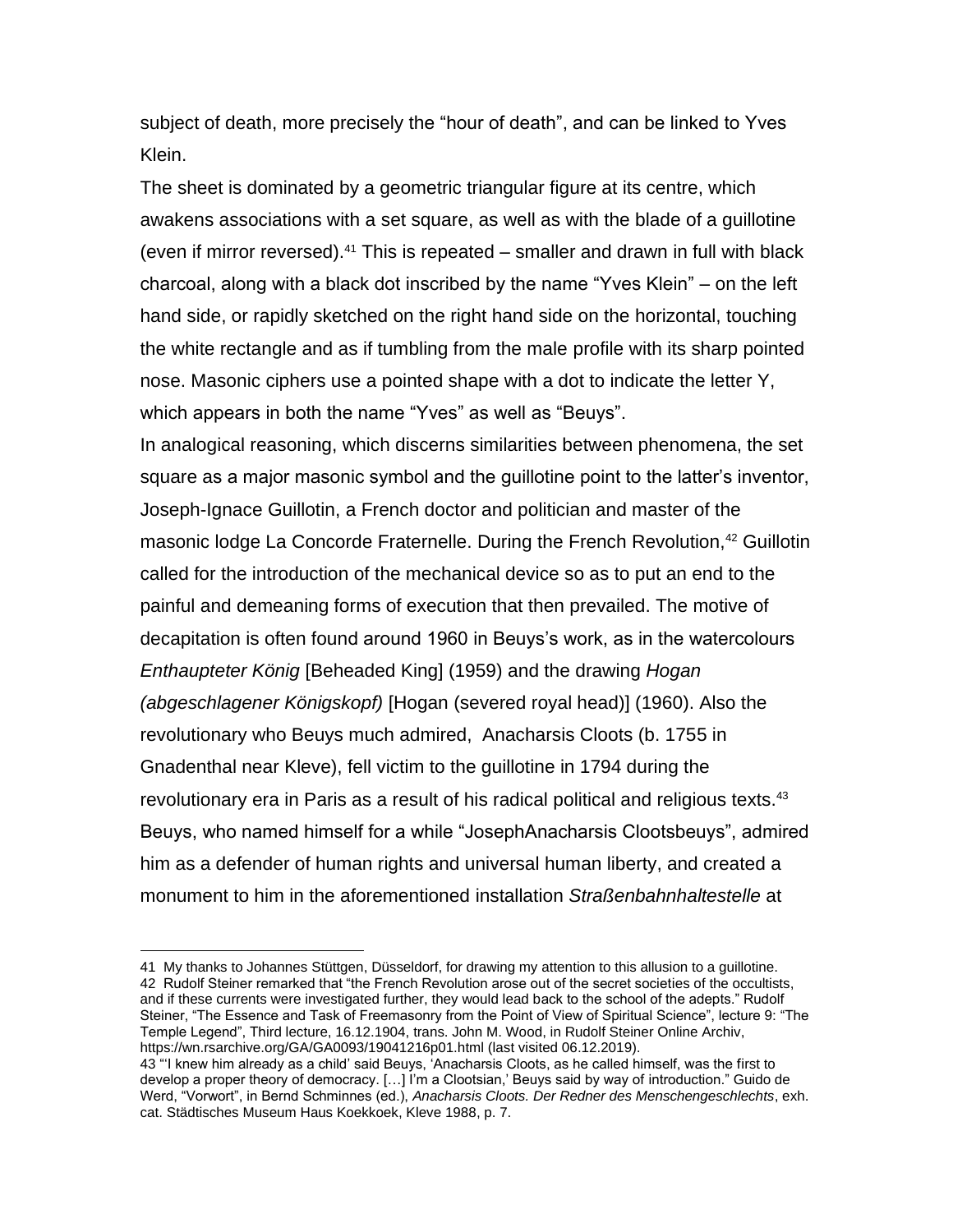the Venice Biennale in 1976 in the form of a head that purports to be his painracked portrait. It was a cast of this head that Beuys integrated in his *Palazzo Regale*. Yves Klein's head also looks as if it has been severed in the photograph by Harry Shunk. In Beuys's *Palazzo Regale* the reference to the severed head it quite evident.<sup>44</sup>

On the conceptual level of Freemasonry, Rosicrucianism and Theosophy, decapitation or death by beheading is the prerequisite for entering a spiritual path, which is to be understood as the person's gradual ascent via numerous human incarnations to a state of higher spiritual perfection.<sup>45</sup> Alchemical thought makes use of colours to convey the incremental transformation to this state, as are found in Beuys's drawing: black as the colour of death, with the contrasting white oil in the shape of a rectangle whose contours are blurred in the direction of the left half of the picture as it moves in cloud-like formations towards the far margin. According to Rudolf Steiner, analogous to light white represents the "psychic image of the spirit".<sup>46</sup> In alchemy the phase of "whitening" (Albedo) also denotes however the "opus minor," the complete division of the elements in the state of dissolution.<sup>47</sup> But yet another colour is brought into play in the present work, if only as a written word: red, in the handwriting next to Yves Klein's name. Red as the state of utmost perfection is regarded in the alchemical cosmos as equivalent to the opus magnum. That the colour is only named in the drawing

<sup>44</sup> It should be added that the decapitation of John the Baptist is deemed an important event by the Freemasons. He is regarded as the patron saint of the builders' guilds, above all of the stonemasons. St John's Day is worldwide the day of masonic celebration for the St John's Lodge. The website of Stiftung Rosenkreuz in Birnbach, Germany, (http://stiftung-rosenkreuz.org/) describes how the physical act of decapitation leads to spiritual processes. Cf. also Rudolf Steiner, "Die chymische Hochzeit des Christian Rosenkreutz", in Rudolf Steiner Online Archiv, 4. edition 2010,

http://anthroposophie.byu.edu/aufsaetze/a022.pdf (last visited 22.3.2018), who describes the goal of alchemical transmutation as the transformation of the human soul into a perfect spiritual soul: "The foremost experience of the 'fourth day' for Christian Rosenkranz is his presentation to the kings and their subsequent beheading." (p. 32) Death is grasped as a new spiritual beginning and according to alchemical thought is on the fourth level, which is associated with the colour blue. Underlying this is the belief that the death of a person as a physical being is followed by various embodiments in an etheric body, an astral body, and as self.

<sup>45</sup> Cf. Rudolf Steiner, "Theosophy of the Rosicrucians", Munich, 22 May to 6. June 1907, in Rudolf Steiner Online Archiv, https://wn.rsarchive.org/GA/GA0099/19070522p01.html and successive pages (last visited 06.12.2019), in particular lectures 2 and 3, https://wn.rsarchive.org/GA/GA0099/19070525p01.html and https://wn.rsarchive.org/GA/GA0099/19070526p01.html

<sup>46</sup> Cf. Rudolf Steiner, "Colour", three lectures, Dornach, 6–8 May 1921, in Rudolf Steiner Online Archiv, https://wn.rsarchive.org/Lectures/GA291/English/RSPC1935/19210506p01.html, first lecture, Dornach, 6 May 1921, pp. 14 (last visited 06.12.2019).

<sup>47</sup> Cf. Seegers (as in note 13), p. 146.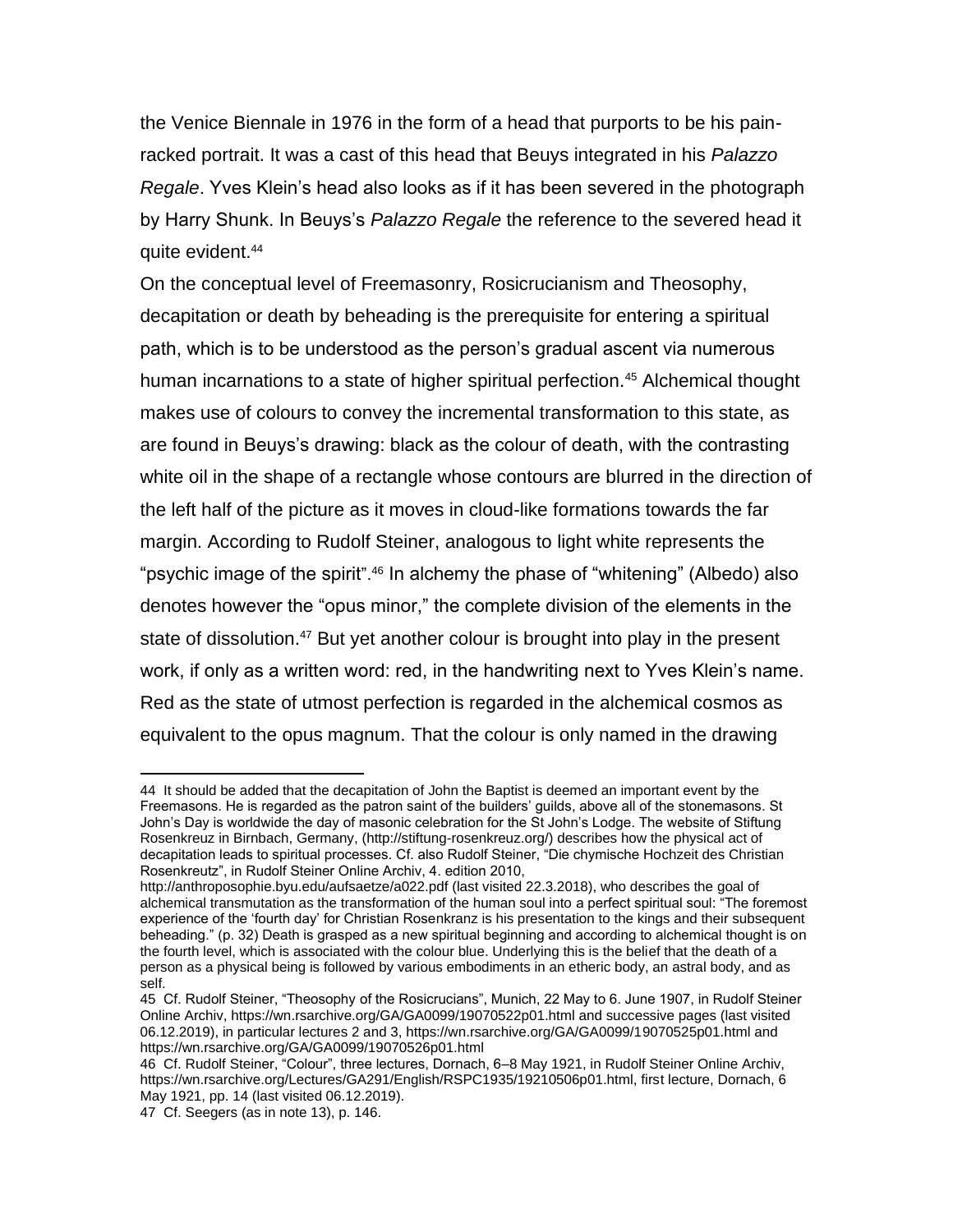and not used materially might indicate a state that Yves Klein had not yet attained at the time of his death. In addition, with the written name Yves Klein "his" blue is always present – as an association and as a backdrop to the visual narrative. This means that the colours red, white and blue, the colours of the tricolour, are all present. Consequently everything that transpires in the picture is linked to the events of the French Revolution: for Beuys, an artist given to analogical reasoning, this is a circle that comes to a close, or a chain of people and events, which he links together in this "demonstration" to mark Yves Klein's death.

The drawing has been done on simple, irregular brown paper. On the upper left margin is a hexagram, a masonic symbol often used as a lodge emblem. In alchemy it symbolises the chaos that arises from the union of fire and water. Remaining now with analogical reasoning, the colour transitions in the substrate shimmer between brown and pale brown and ochre, and can be seen as indicating something processual, a motion or even the dissolution and volatilisation that occurs in ochre. This is accompanied by an impression of upward motion, as Beuys achieved in another drawing at that time, *Aufsteigendes Färbebild* [= Ascending Dye Picture] (1958),<sup>48</sup> where the brown watercolours gradually lighten as they reach the upper picture margin. Upward and downward motion can be interpreted in analogical reasoning as spiritualisation and materialisation: the former as spiritualisation and thus as the relinquishing of the material world in favour of a spiritual state; downward motion, indicated here by the arrow pointing down in *Demonstration zur Todesstunde von Yves Klein,* as a process of materialisation – a process ascribed to death.

<sup>48</sup> Ill. in *Joseph Beuys, Wasserfarben / Watercolours, 1936–1963*, Berlin 1975, p. 77.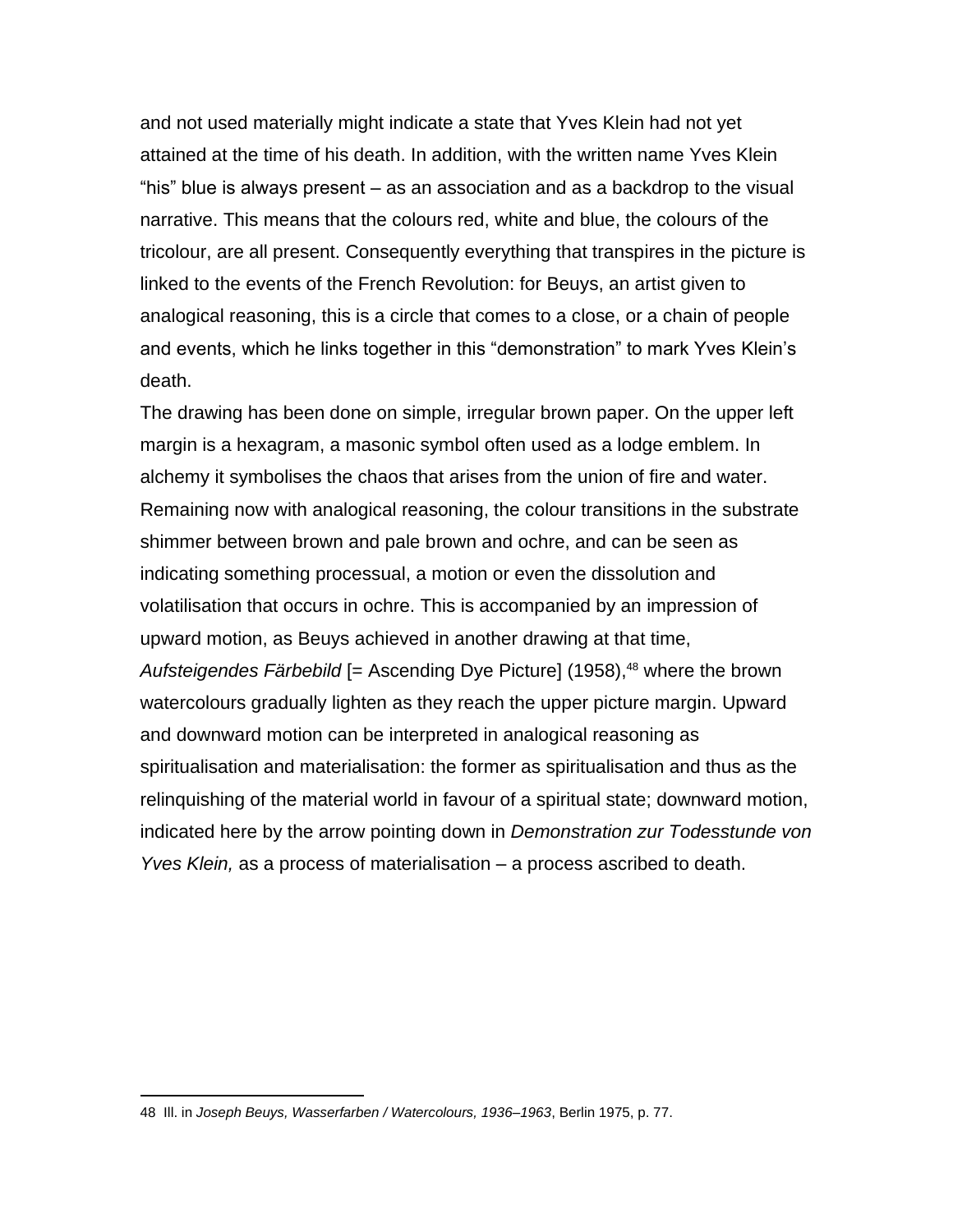#### *The Colour Brown*

Turning now to the physical employment of colour, Yves Klein's influence on Beuys can be detected even since Klein's monochrome presentations at Galerie Schmela in 1957 and Haus Lange in Krefeld in 1961: since the end of the 1950s an opaque brown colour appears in Beuys's work, which he himself termed floor paint or brown cross paint. Like the materials fat and felt, the colour became a kind of distinguishing mark for him as an artist.<sup>49</sup>

A change in Beuys's use of colour can be seen in the early 1960s, especially in his depictions of women. Aktrice [Actress] dates from 1961.<sup>50</sup> The figure has been done in reddish brown floor paint and seems to differ in intention from his depictions of women in the early 1950s, which were done in blood and substances which may be associated with it, such as iodine or ferric chloride, or even using oxidising colorants such as wood stain. While these colours are transparent and applied in liquid form, and thus seem to stream through the women's bodies with a kind of circulatory dynamism, the effect created by the *Aktrice* figure in reddish brown oils is fundamentally different. The facture is smooth, unmodulated, while "the concrete thickness of the dryly applied oil paint"<sup>51</sup> and its opacity disallow any notion of a bodily interior. Also missing here is an autonomous physical frame done with pencil lines, which could be filled like

<sup>49</sup> When Beuys was invited in 1963 to the Berges furniture store in Dusseldorf in connection with the exhibition and action by Gerhard Richter and Konrad Lueg, *Leben mit Pop – Eine Demonstration für den kapitalistischen Realismus*, he hung his typical attire – hat, waistcoat, jeans and raised shoes – on a coat rack and pasted notes on them bearing crosses in brown oil paint. For Beuys, his clothes and brown crosses were attributes of his artist's personality, much as Yves Klein laid claim to a colour concept with his "International Klein Blue" (I.K.B.). See *Leben mit Kunst. Reiner Ruthenbeck als Dokumentarfotograf*, exh. cat. in the series spot on, Museum Kunstpalast, Düsseldorf, 20 April to 11 August 2013, Nuremberg 2013. Subsequent to a recently conducted pigment study, Beuys's use of his brown cross paint can be precisely dated. The chief components of the paint in the early brown cross works, designated paint category 1, whose use can be dated from 1957 to 1966, are iron oxide (which is likewise found in blood), and chrome and zinc compounds. The category 2 paint used for his later brown cross works contains only iron compounds. Its first appearance in the examined works is in a piece from 1968/1969, and it is consistently found up until the most recent work that was examined, which dates from 1985. All the category 2 works in the study are multiples. Cf. Ole Valler, Krzysztof Nast, Barbara Strieder and Peter Scholz, "Joseph Beuys und die Braunkreuzfarbe", in *Chemie in unserer Zeit*, no. 49, Oktober 2014, pp. 30–35.

<sup>50</sup> The following observations on the colour brown in Joseph Beuys's early works draw on the updated, revised and abridged version of the author's M.A. thesis written in 1983 at the Ruhr-Universität Bochum under Max Imdahl.

<sup>51</sup> Cf. Martin Kunz, "Christus, Kreuz und Braunkreuz", in *Joseph Beuys. Spuren in Italien*, exh. cat. Kunstmuseum Luzern 1979, unpag.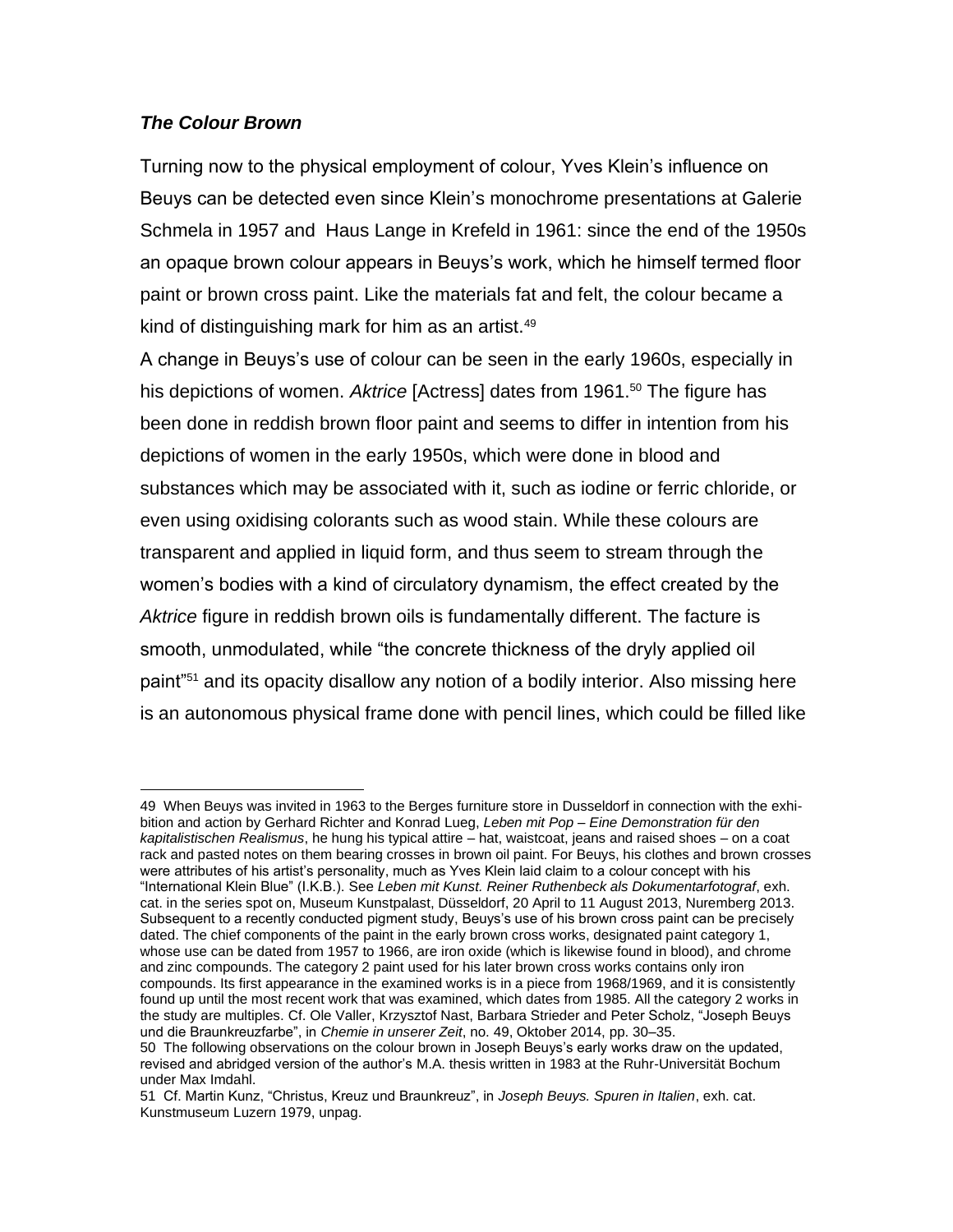a container with fluid colours. Instead the flat, thickly applied paint creates the impression that the actual figure is concealed behind this powerful, outsize silhouette.

In a work from the same period, *Zukünftige Frau des Sohnes II* [The Son's Future Wife II] (1961), which although done in grey oil paint has the stylistic features of the earlier *Aktrice* as regard the density and opaqueness of the paint, a small piece of chamois colour paper has been gummed to the woman's pelvic region bearing a side view of a female torso in pencil. The pale paper contrasts with the dark background. What remains mere speculation in *Aktrice* – that the oil paint is keeping something hidden from sight – becomes certainty in *Zukünftige Frau des Sohnes II* because the collage element can be read as an opening that grants a view of what otherwise is concealed. Using paint to cover over, as in these two pieces, characterises many of Beuys's works in oils.

In some of the drawings titled *Braunkreuz* [Brown Cross] Beuys has spread the brown paint out over the surface until it almost covers the sheet. In *Braunkreuz mit Transmission* [Brown Cross with Transmission] (1961) the elided section top right reveals a pencil drawing of a "transmission machine", according to Beuys, a device for transmitting power and energy. This motif points to the importance of brown paint in the sense of a warm wrapper or energy store, as represented in his sculptural works during the 1960s by the material felt. For Beuys the stored energy or warmth is not "physical warmth": "I was thinking of a very different warmth, what I meant was spiritual warmth or evolutionary warmth, or an evolutionary beginning [...] So basically: warmth as an evolutionary principle."<sup>52</sup> Something new can emerge when above all it is protected from environmental influences. That is the function of felt as an insulator, and also of brown floor paint. It covers up, protects and insulates so that energies can develop unhindered and be brought to effect, "conveyed" or "transmitted" at the required moment.

<sup>52</sup> Joseph Beuys, cited in Karlheinz Nowald, "Realität/Beuys/Realität", in *Realität, Realismus, Realität*, exh. cat. Von-der-Heydt-Museum Wuppertal, Haus am Waldsee, Berlin, Kunsthalle zu Kiel, Wuppertal 1972, p. 116.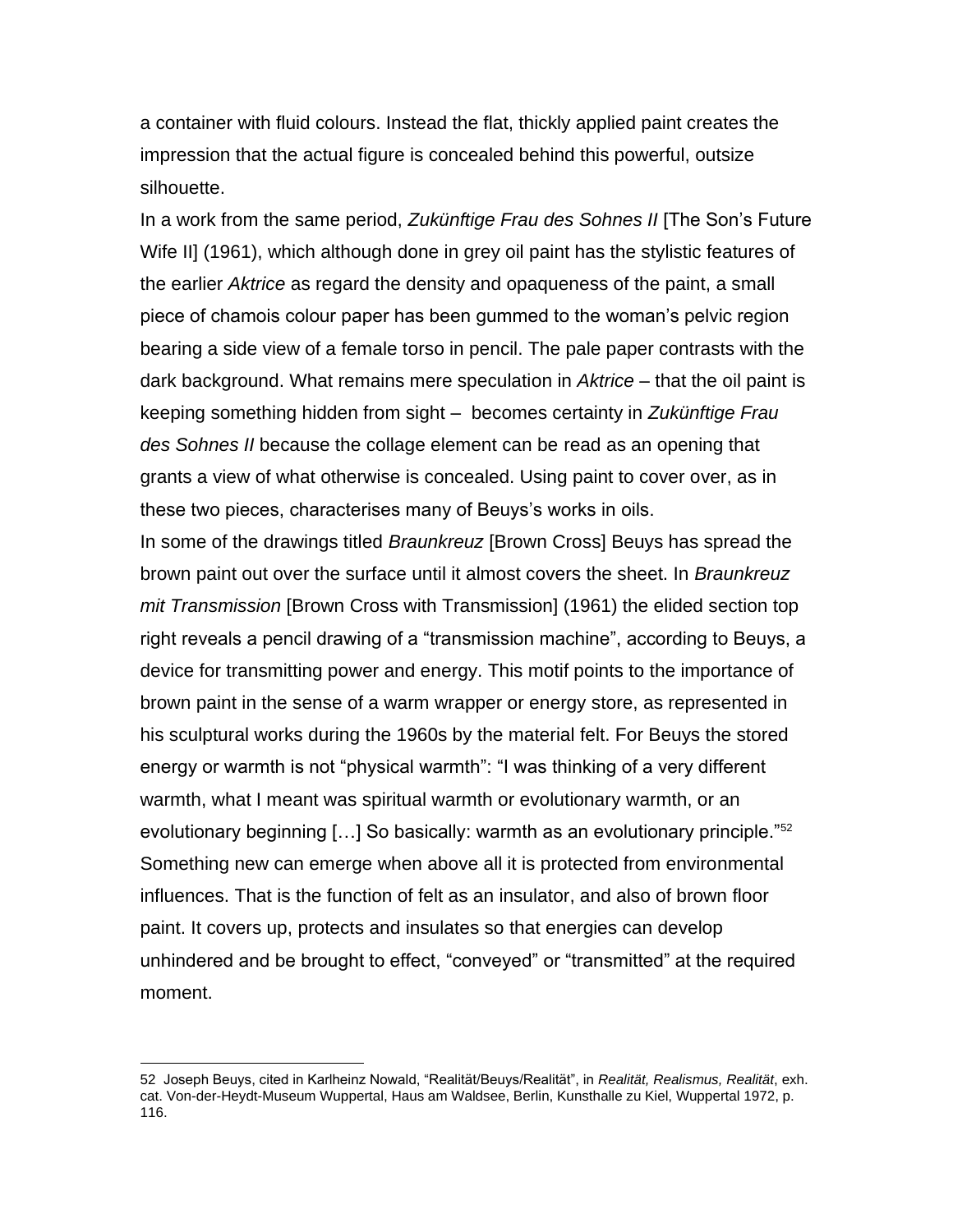The origin of the brown cross works goes back to cross-shaped bundles of old, tied up newspapers that Beuys coated with brown paint, producing brown crosses on newspaper bundles. Beuys spoke of these objects as "batteries", which stored as it were the spiritual work and energy of our times: "A compact battery of ideas. If this bundle of newspapers was all that survived from our century, it would still convey more information about our culture and society than has been handed down from many previous centuries."<sup>53</sup>

As Martin Kunz notes, the battery character is also made tangible by concrete physical aspects: "The newspaper bundle presents itself as a compacted body rendered into a cross by the brown layer. Without knowing any of Beuys's theory, we can experience the following: compressing the material requires force which effects a counter-force, energy, in the compressed material, which it stores."<sup>54</sup> This notion that counter-forces are engendered in the material as it is compressed by the encompassing energies of the cord, and are stored as in a battery as energy, is supported by the brown paint, which seems to weigh down on the bundle and conserve the energy. The opaque brown allows the concrete physical procedure entailed by the act of tying to be experienced on the visual level. In another respect this seems like an act of sealing: the bundle can be put away and stored as a source of potential energy.

Beuys emphasises that the brown floor paint is not just a colour but also a plastic substance:

*I have chosen […] brown so as to present a plastic substance and thus express something that relates to every form of substantiality, just as I am trying to do with this superimposed red. I simply want to bridge the gap between a discussion about colour and the problem of substantiality.*<sup>55</sup>

<sup>53</sup> Joseph Beuys, cited in Caroline Tisdall, *Joseph Beuys*, exh. cat. The Solomon Guggenheim Museum, New York 1979, p. 165.

<sup>54</sup> Kunz (as in note 51), unpag.

<sup>55</sup> Joseph Beuys in conversation with Heiner Bastian, in *Joseph Beuys. Zeichnungen, Tekeningen, Drawings*, exh. cat. Nationalgalerie Berlin, Museum Boijmans Van Beuningen, Rotterdam, Munich 1979, p. 33.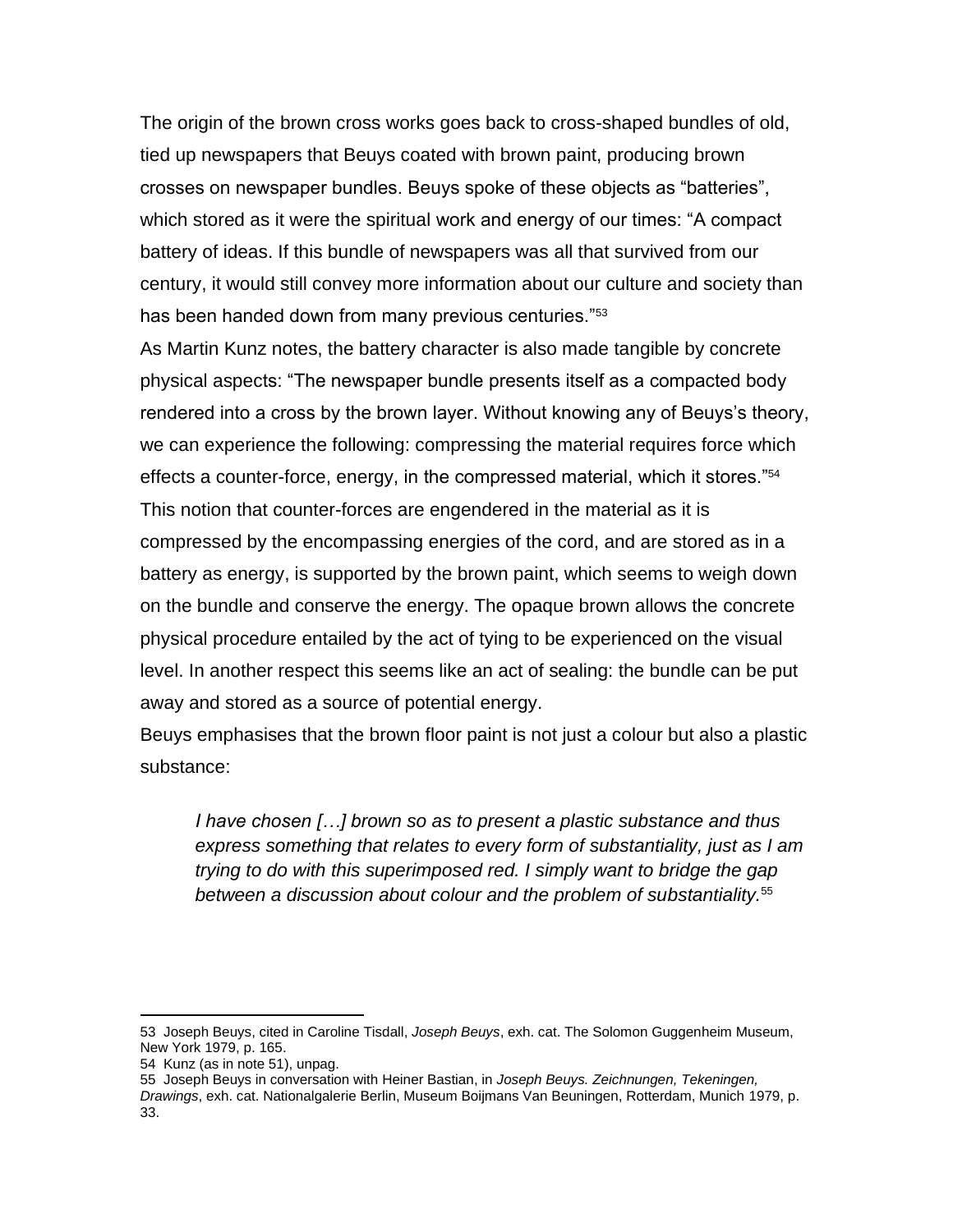In another passage Beuys talks about the colour brown with regard to the

*attempt to create an incitement or initiative to take a different look at colour from the way it is generally understood in our familiar colour theories etc., or colour as a compositional element or as a confrontation between warm and cold, or loud and quiet. So it is quite possible that a lot of people who start out from these kinds of ideas of harmony, as are found in painting, might say that it is not at all painterly.*<sup>56</sup>

Beuys's *Farben und plastische Substanz* [Colours and Plastic Substance] (1962) seems like a pictorial rendition of these ideas. Almost half of the panel, which shows paint colour samples with their matching numbers, has been covered in brown floor paint. By covering the picture carrier to almost half its extent with brown paint, Beuys already points to polarity and antithesis. It is the contrast that exists between the brown oil paint in its property and function as a plastic, coloured substance that coats and obscures, on the one side, and on the other the "painterly colours", which is to say the colour values of the paint samples.

#### *Counter-image and Transubstantiation*

The colour brown gains its special significance in Beuys's work from the specific context in which it appears, which is to say from the motifs that it leaves "uncovered". As a result, it can stand for matter, earth, a warm wrapper and insulation, but also for blood. Over and beyond such content, Beuys links the colour brown – in the same way he does with the grey material fat and felt – with the aim of eliciting a counter-image in the viewer. Analogous to the homeopathic method of "like cures like," Beuys wants to employ the constant repetition of the same, with "really slurpy brown floor paint,"<sup>57</sup> to prompt

<sup>56</sup> Joseph Beuys in conversation with Ludwig Rinn, in *Joseph Beuys. Zeichnungen, Objekte*, exh. cat. Kunstverein Bremerhaven, Marburger Universitätsmuseum, Kunstverein Göttingen, Munich 1978, p. 8 f. 57 Joseph Beuys, cited in Kunz (as in note 51), unpag.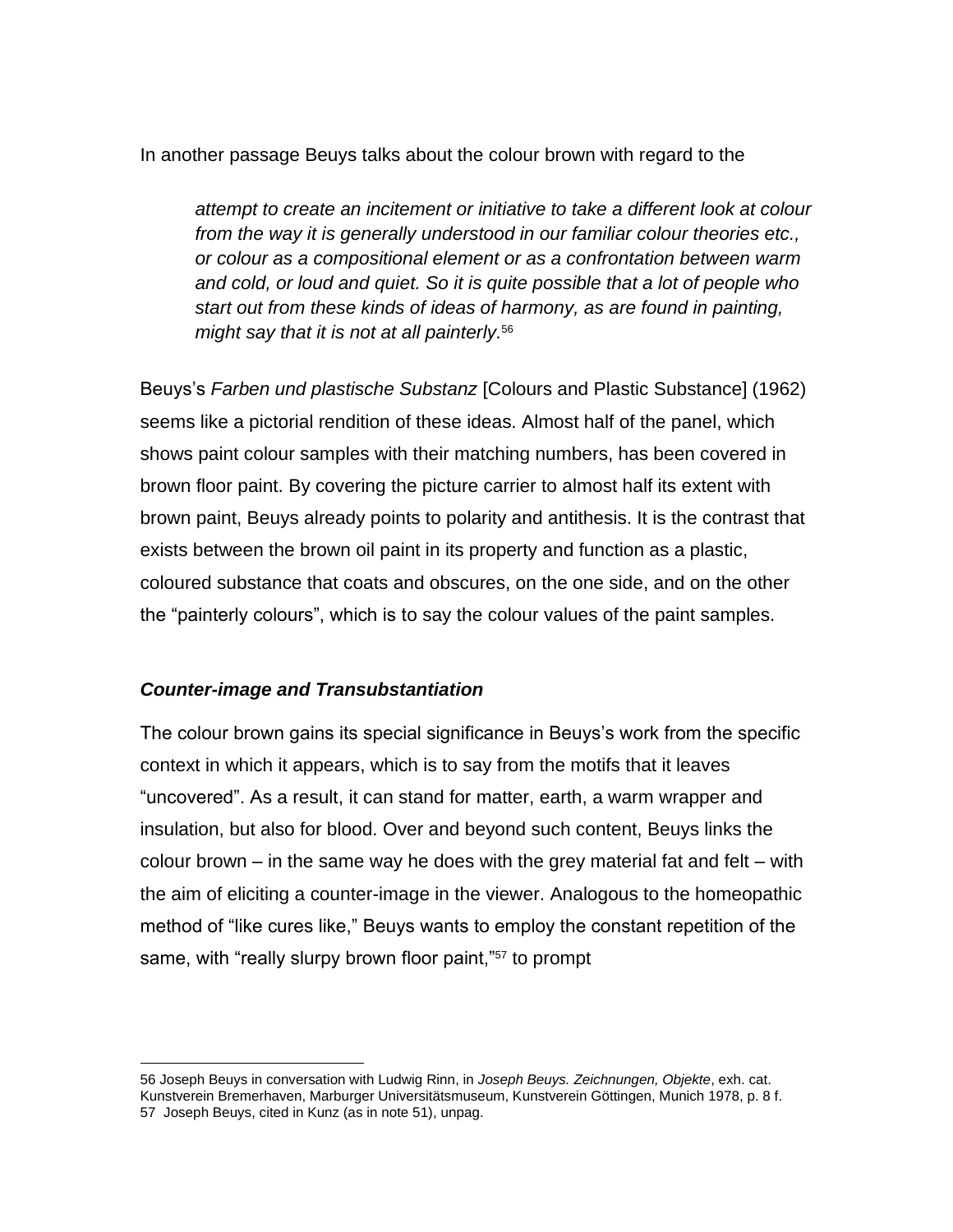*a bright world, a clear light, and all things considered an extrasensory spiritual world […], by something that looks quite different, by in fact a counter-image. Because one can only produce afterimages or counterimages by not doing what is already there as a counter-image – always in a counter-image process.<sup>58</sup>*

In keeping with this, Beuys's materials are not to be understood literally, by their outward appearance: "For Beuys the real and concretely employed material is only seemingly real, fully in the philosophical sense: a phenomenon from some essential being that is hidden behind appearances," and that is to be elicited by a kind of counter-image process.

The transubstantiation of matter is also being alluded to here, whereby material is transmuted into its essence, matter into spirit. As Beuys notes with regard to the multiple *Zwei Fräulein mit leuchtendem Brot* [Two Women with Shining Bread] (1966):

*[…] why does the bread shine? Well, it's […] a direct reference to the spirituality of matter. The phrase shining bread [...] means that bread, which is the most elementary substance for human sustenance, originates in the spirit, so that man does not live by bread alone but from the spirit. In the same manner in fact as transubstantiation, the transformation of the host in the old church custom. What is conveyed here is that this is only seemingly bread, outwardly so, for in reality it is Christ, which means then the transubstantiation of matter. These things also play a role in fat and felt.* 59

In this context C. G. Jung has some illuminating thoughts about the alchemical character of transubstantiation:

<sup>58</sup> Joseph Beuys in conversation with Jörg Schellmann and Bernd Klüser, in *Joseph Beuys. Multiplizierte Kunst*, ed. Jörg Schellmann and Bernd Klüser, Munich 1974, unpag. Beuys also conveyed his thoughts on the homoeopathic method of "similia similibus curantur" in an interview with Helmut Rywelski, in *art intermedia*, Buch 3, Cologne 1970, p. 10. 59 Ibid.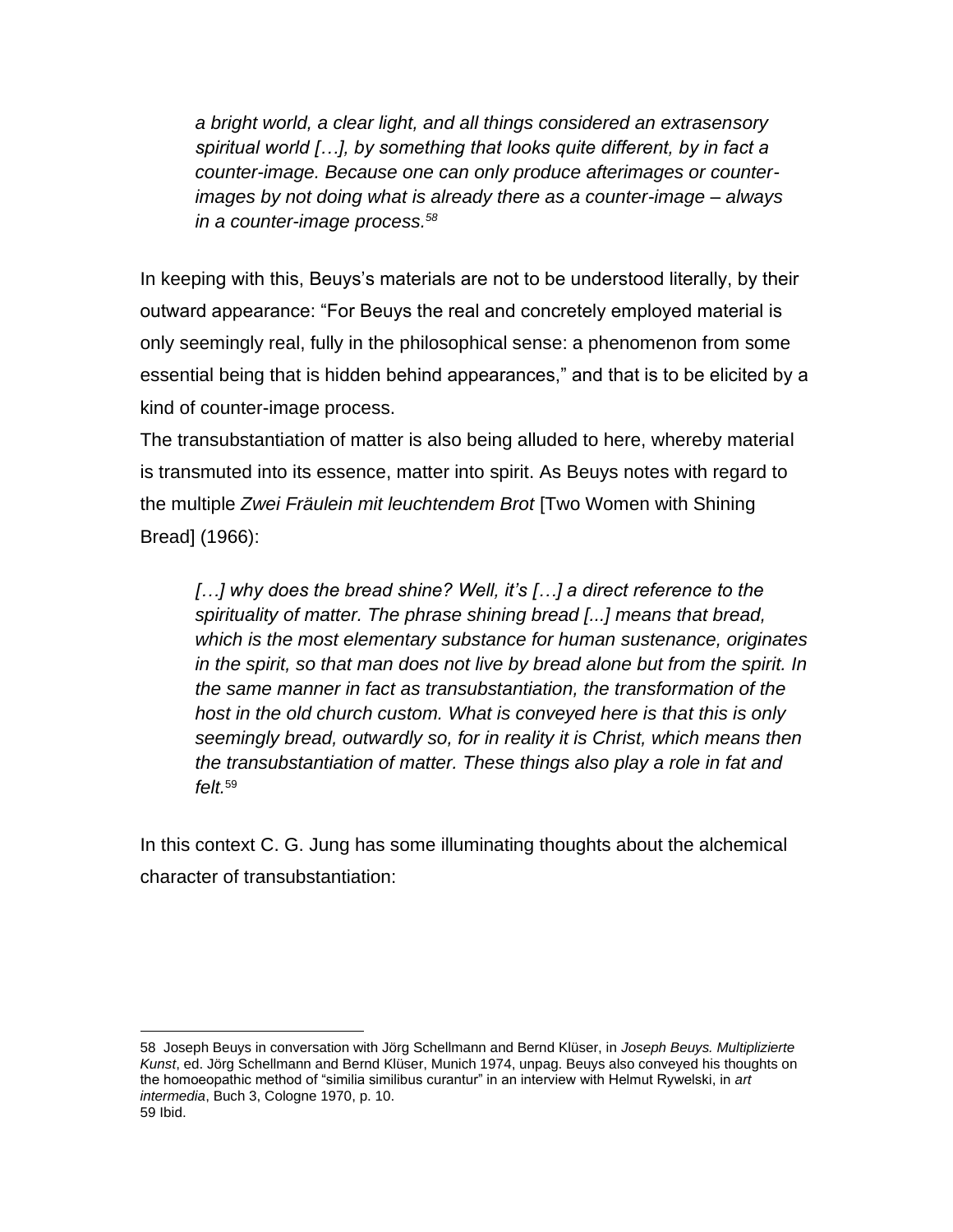*By pronouncing the consecrating words that bring about the transformation, the priest redeems the bread and wine from their elemental imperfection as created things. This idea is quite unchristian—it is alchemical. Whereas Catholicism emphasizes the effectual presence of Christ, alchemy is interested in the fate and manifest redemption of the substances [...] not so much man but the divinity lost and asleep in matter that must be redeemed [...].*

*Therefore, what comes out of the transformation is not Christ but an ineffable material being named the "stone," which displays the most paradoxical qualities apart from possessing corpus, anima, spiritus, and supernatural powers.*<sup>60</sup>

When Beuys links the alchemical idea of the spirituality of matter – as can be discerned in processes or transmutation – with the Christian concept of transubstantiation, the analogy is perhaps only comprehensible in light of the Jung's observations, because in Catholic lore transubstantiation is strictly speaking the transformation from one material state to another, to wit the transformation of bread and wine into the body and blood of Christ. It is a matter of the actual presence of Christ's blood and body, and not the spirit in the matter.<sup>61</sup>

#### *Beuys Brown and Klein Blue*

The use of brown paint, which "means the peak of materiality,"<sup>62</sup> is associated with a therapeutic effect that triggers feelings in the viewer and aims to stimulate her by the key homeopathic idea of "like cures like," transforming what is beheld into its counter-image. Thus in the works in which brown oil paint has been applied in a flat, opaque manner, the transformational processes are not realised in the picture itself, as occurs with watercolour, blood, ferric chloride, iodine and

<sup>60</sup> C. G. Jung, *Psychology and Alchemy*, Collected Works of C.G. Jung, Volume 12, trans. Gerhard Adler & R.F.C. Hull (translation slightly amended), New York 1980, pp. 312-313.

<sup>61</sup> Cf. the entry for "Transubstantiation", in *Lexikon für Theologie und Kirche*, ed. Josef Höfer and Karl Rahner, vol. 10, Freiburg 1965.

<sup>62</sup> Joseph Beuys in conversation with Ludwig Rinn (as in note 56).